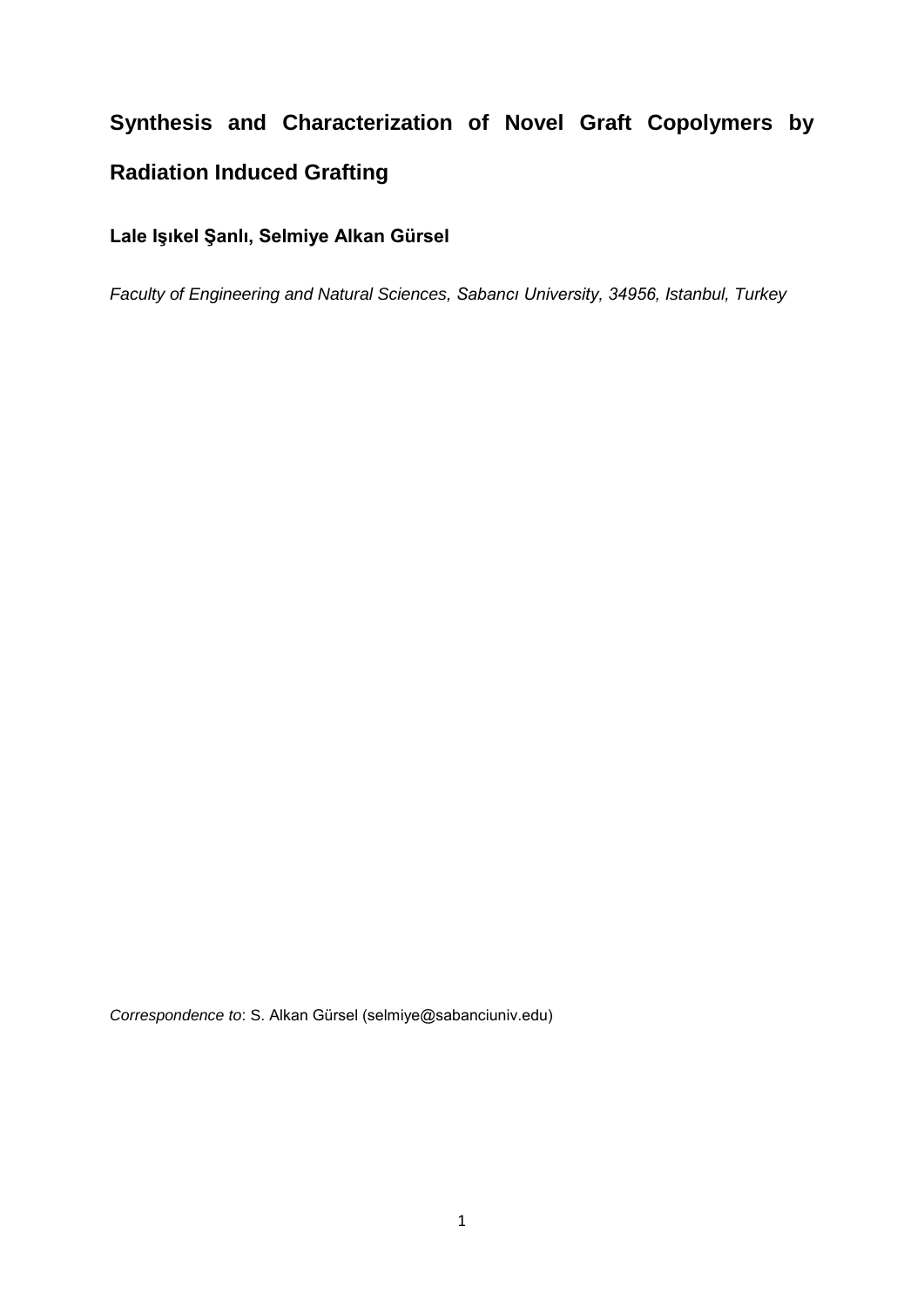#### **ABSTRACT**

The radiation-induced graft copolymerization of *N*-vinyl-2-pyrrolidone (NVP), 4-vinyl pyridine (4VP), 2-vinyl pyridine (2VP) monomers onto poly (ethylene-*alt*-tetrafluoroethylene) (ETFE) was investigated. The influence of synthesis conditions particularly the solvent was studied. Various solvents, such as *n*-propanol, isoproponol, benzyl alcohol, methanol, ethanol, cyclohexanone, tetrahydrofuran (THF), nitromethane, 1,4-dioxane and *n*-heptane were examined for this purpose. Graft copolymers were characterized by Fourier transform infrared (FTIR) spectroscopy, dynamic mechanical analysis (DMA), and scanning electron microscopy-energy dispersive spectroscopy (SEM-EDAX). It was found that the nature of the solvent had profound influence over the grafting reaction. Cyclohexanone, *n*-propanol and isoproponol for 4VP/ETFE grafting, THF and 1,4-dioxane for NVP/ETFE grafting and benzyl alcohol and methanol for 2VP/ETFE grafting were found to be the suitable solvents yielding highest graft levels. Isoproponol and *n*-propanol are promising in terms of both graft level and mechanical properties for 4VP/ETFE. Grafting of NVP, 4VP and 2VP onto ETFE were verified through FTIR spectroscopy. Storage modulus and glass transition temperature of the copolymers were found to increase as graft level increased. Surface profile of representative films was also investigated by viewing the distribution of elemental nitrogen using SEM-EDAX. Results indicated that copolymers of 4VP, NVP and 2VP are considerably different from each other. 4VP based copolymers exhibited relatively more homogenous grafting over the surface compared to NVP and 2VP based copolymers.

**Key words**: graft copolymers, irradiation, membrane, solvent effect, fuel cell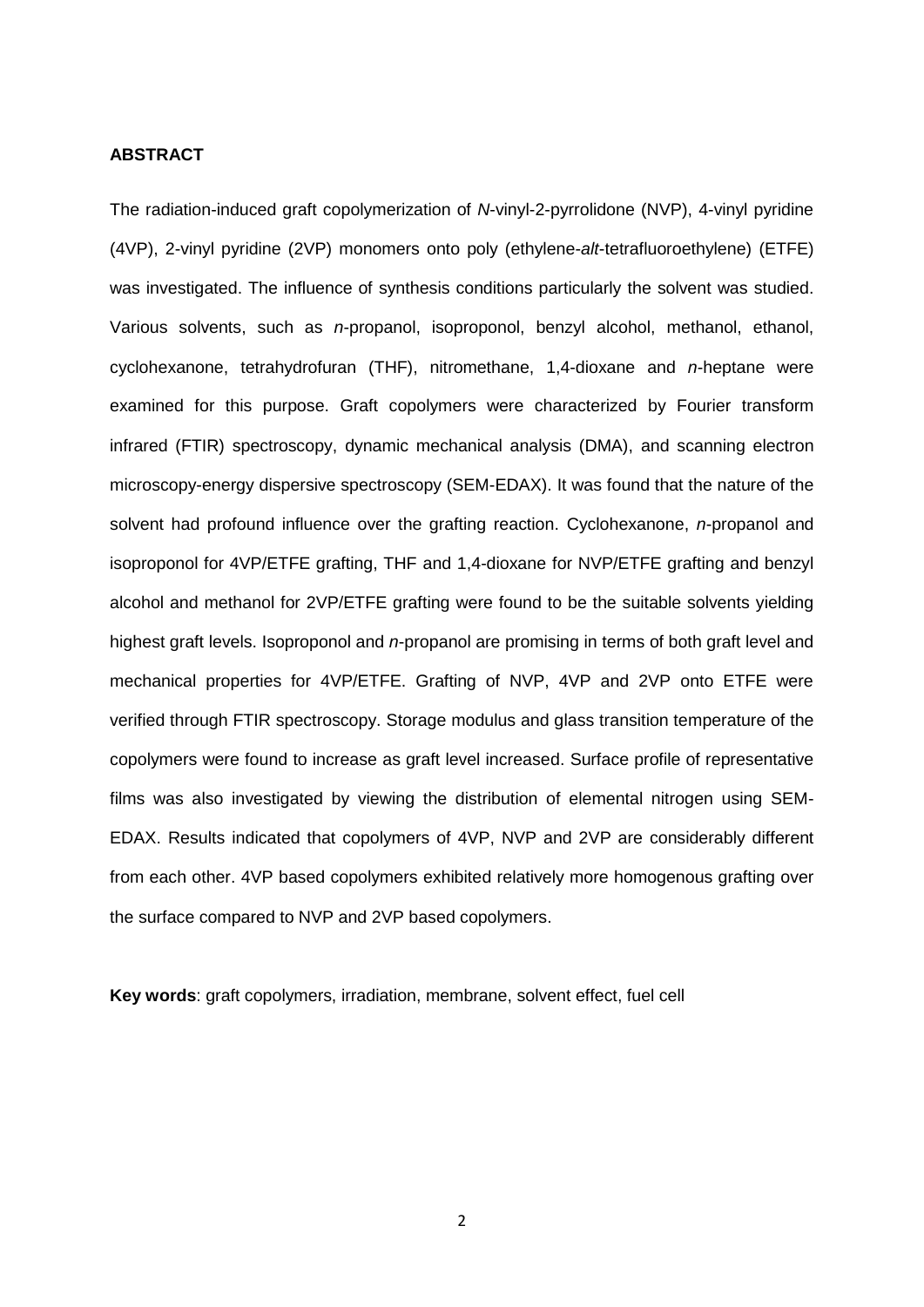#### **INTRODUCTION**

One of the commonly used methods for modifying the surface and bulk properties of polymeric materials is to graft monomers onto them by using an irradiation technique known as radiation-induced grafting. Radiation-induced grafting method has the advantages such as simplicity, low cost, control over process and adjustment of the materials composition and structure. In addition, this method assures the grafting of monomers that are difficult to polymerize by conventional methods without residues of initiators and catalyst.<sup>1</sup> Radiation-induced grafting method is simply based on the irradiation of a base polymer either in the presence of a monomer (simultaneous radiation grafting) or without a monomer (pre-irradiation grafting) to create active sites as shown schematically in Figure 1.

Radiation grafting can also be used to combine the proton-conducting properties of a graft component with the thermal and chemical stability of the fluoropolymer base films together in membranes suitable for the application in Polymer Electrolyte Membrane Fuel Cells (PEMFC) and other electrochemical devices. It was previously reported that the favorable performance and durability of radiation grafted membranes based on styrene and its derivatives for low temperature PEMFC.<sup>2-5</sup> However, so far, only limited attention has been paid on the preparation of proton exchange membranes by radiation grafting for high temperature fuel cell applications.<sup>6</sup>

In this study nitrogen containing vinyl monomers, *N*-vinyl-2-pyrrolidone (NVP), 4 vinyl pyridine (4VP) and 2-vinyl pyridine (2VP) (Figure 1) have been proposed as alternative grafting monomers to establish strong hydrogen bonding between N-H atoms that highly contributes to both ionic conductivity and durability of the membranes that will be used in high temperature PEMFC. Poly (ethylene-*alt*-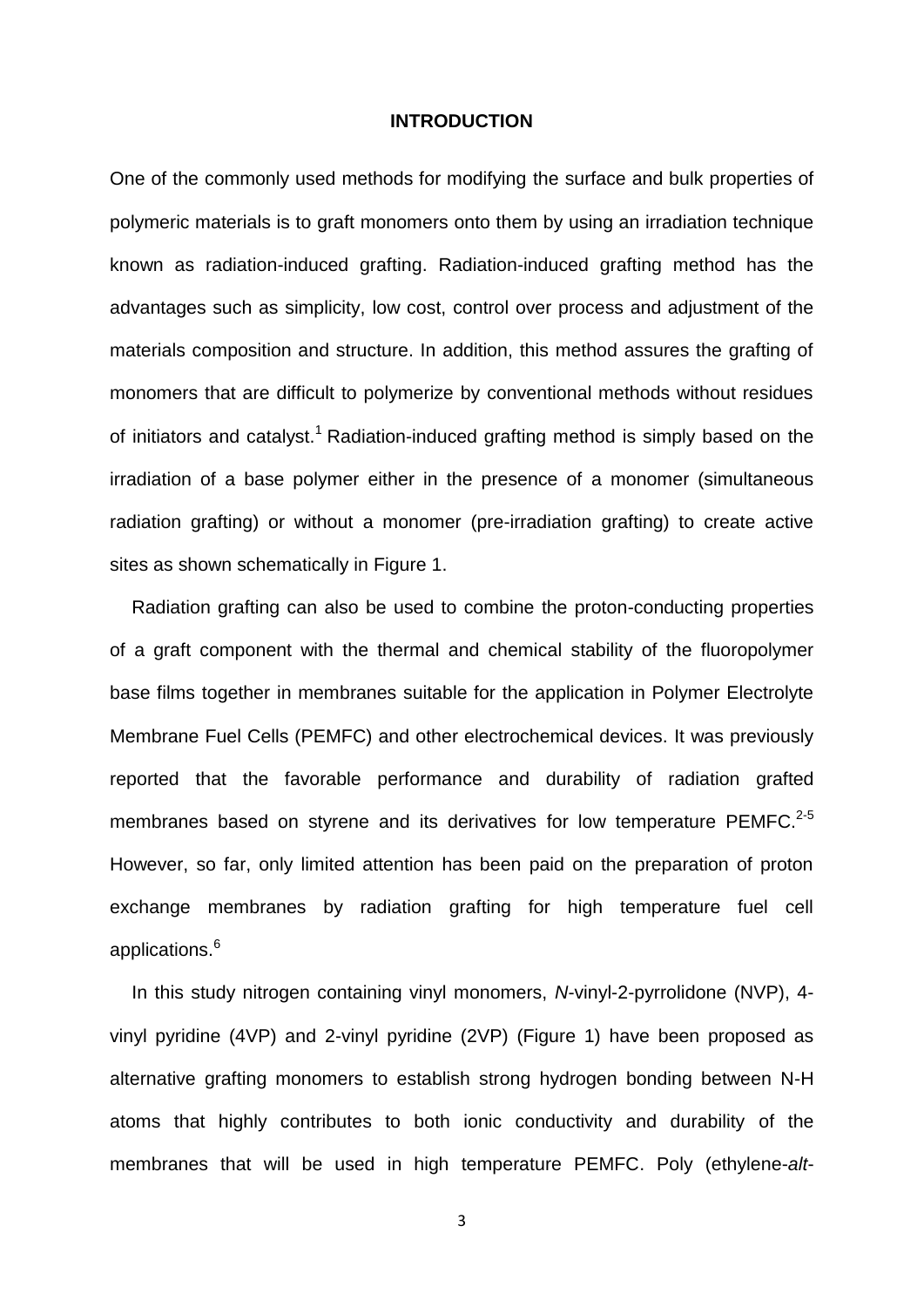tetrafluoroethylene) (ETFE) has been employed as the base polymer for the preparation of membranes by radiation induced grafting method due to its higher radiation stability and superior mechanical properties compared to perfluorinated polymers and better compatibility with the graft component.  $37,8$ 

4VP has been studied previously due to its interesting property changes that can result from the presence of the polar pyridine ring. Much previous work was oriented towards radiation grafting of 4VP into various base polymers including polyethylene.<sup>9</sup> polyvinylchloride,<sup>10</sup> styrene-butadiene-styrene triblock polymer,<sup>11</sup> poly(tetrafluoroethylene-*co*-hexafluoropropylene),<sup>12</sup> and there is only limited information on the optimization of grafting and characterization. $9-12$  Grafting of NVP onto poly(tetrafluoroethylene),<sup>13</sup> low density polyethylene,<sup>14</sup> (tetrafluoroethyleneperfluorovinyl ether) copolymer,<sup>15</sup> poly(tetrafluoroethylene-hexafluoropropylenevinylidene fluoride),<sup>16</sup> polypropylene<sup>17</sup> by radiation grafting was reported earlier only in a few studies. However, up to know, there are only two studies on radiation grafting of  $2VP$ ,  $^{18,19}$  both are about the grafting of  $2VP$  onto isotactic polypropylene. However, grafting of NVP, 4VP and 2VP onto ETFE (as a base polymer) has never been investigated before. Moreover, no systematic research has been reported on the effect of grafting conditions. In addition, these monomers were not employed before for the preparation of proton exchange membranes for fuel cells by radiation grafting except for a study in literature in which 4VP was used.<sup>6</sup>

It is known that the use of solvents in radiation grafting enhances the accessibility of monomer to the grafting sites due to the ability of the solvent to swell the base polymer and the nature of the solvent may influence the grafting kinetics, the length of grafted chains, and polymer microstructure. Correct choice of solvents is one of the essential elements toward the success of radiation-induced grafting process.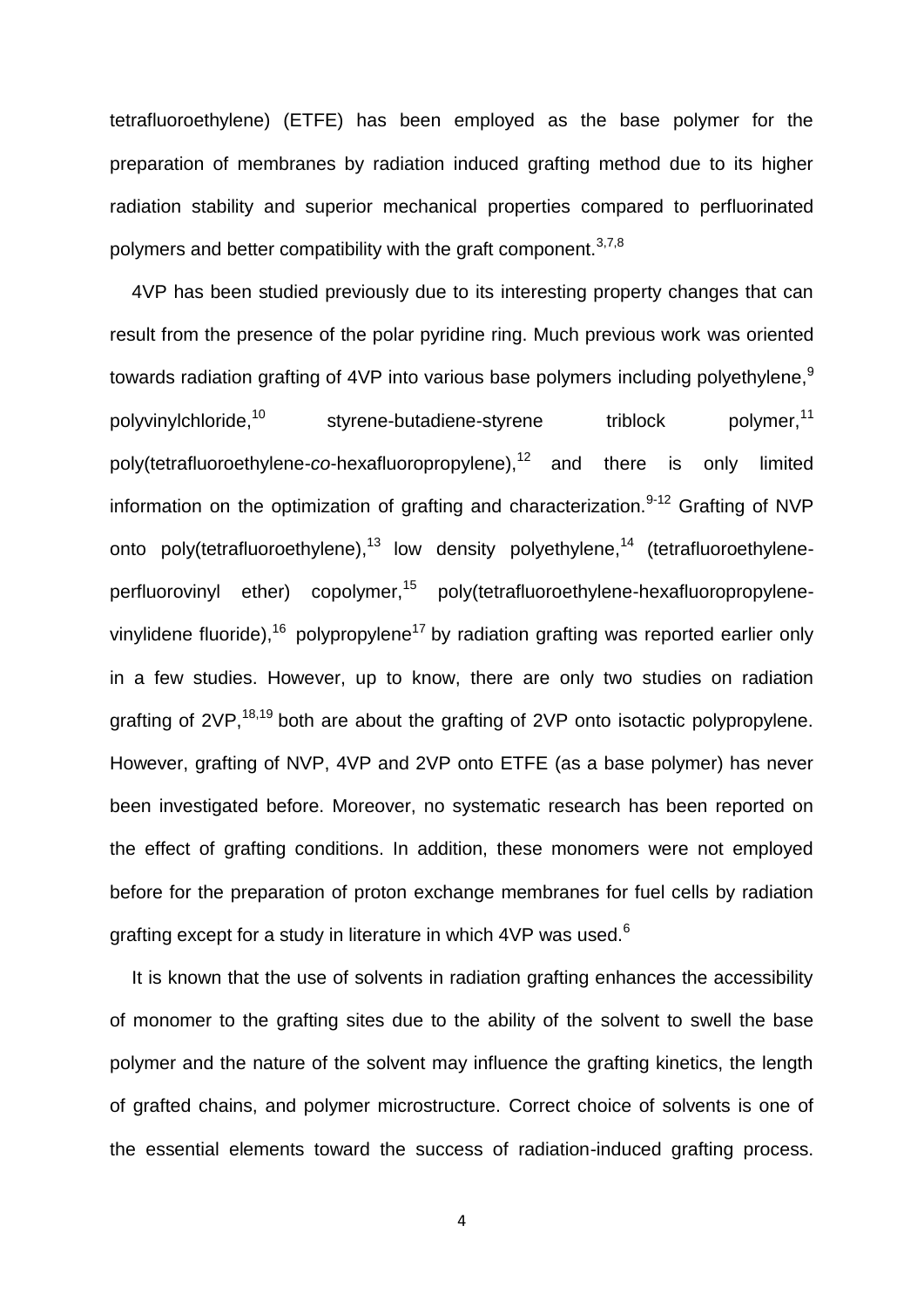There are only a few publications on the influence of solvents on radiation induced grafting of different monomer/base film combinations.<sup>12,20-23</sup> However, research is still needed for understanding of the effect of solvents on grafting and properties of copolymers.

Consequently, not only the base polymer used but also grafting process (simultaneous radiation grafting, e-beam irradiation, high irradition doses, grafting in aqueous media or bulk grafting, etc. were performed mostly in literature) are very different from our current process and the resultant novel graft copolymers will exhibit quite different properties. Therefore, it is desirable to investigate both the grafting of these monomers onto ETFE and characterization of the resultant graft copolymers in detail.

This study concerns mainly the synthesis of graft copolymers using NVP, 4VP, 2VP by radiation induced grafting. Pre-irradiation grafting, which is only suitable for the grafting of crystalline base polymers where radicals remain trapped for a long period was employed. Grafting conditions especially the effect of solvents during radiation grafting were investigated in detail. Moreover, resultant graft copolymers were characterized *ex-situ* by FTIR; DMA and SEM-EDAX.

The preparation of phosphoric acid based membranes for high temperature fuel cells from the copolymers synthesized in this study are under investigation and will be the topic of further publications.

-------*Insert Figure 1 here*-------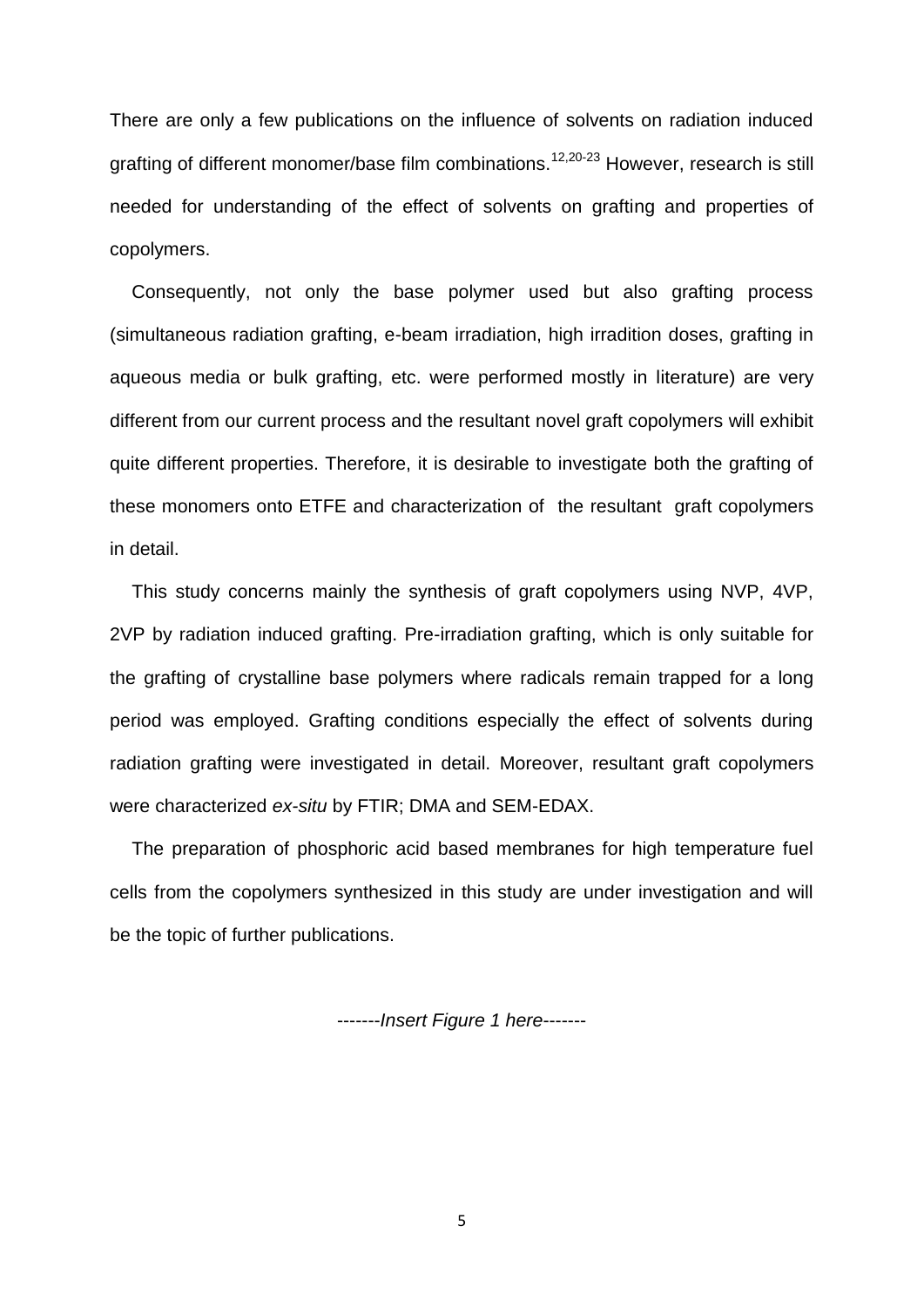## **EXPERIMENTAL**

#### **Materials**

The base polymer poly(ethylene-*alt*-tetrafluoroethylene), or ETFE, was purchased in the form of a 25 μm thick film (Nowoflon ET-6235) from Nowofol GmbH (Siegsdorf, Germany). The reagents used during membrane preparation, monomers (NVP, 4VP, 2VP) and solvents (Sigma Aldrich), were used without any further purification.

#### **Radiation induced grafting**

The base polymer, ETFE was cut into 7 cm x 7 cm, washed with ethanol and then dried in a vacuum oven at 80°C for 1 hour. The dried films were placed one by one in polyethylene zip-lock bags to prevent contamination. Irradiation of the films was performed at Gamma-Pak Sterilization (Çerkezköy, Turkey) using gamma rays from  $a^{60}$ Co source. The irradiation was carried out in air at room temperature with doses of 10-50 kGy. After exposure, the films were stored at -80 °C until used.

Irradiated films were placed into glass tube reactors and then grafting solution composed of monomer and solvent was added to reactors which were then purged with dry nitrogen for 30 minutes. The reactors were subsequently sealed and placed in thermostated water bath, and grafting reactions were carried out certain times to achieve reasonable grafting by irradiation dose. The grafted films were washed with the solvent used during grafting in order to remove residual monomer and/or polymer, which were not bonded to the base film, then dried at 70 °C and reweighed.

The extent of graft polymerization, grafting percentage or graft level (GL), is calculated as

$$
GL\left(\%\right) = \frac{w_s - w_i}{w_i} \times 100
$$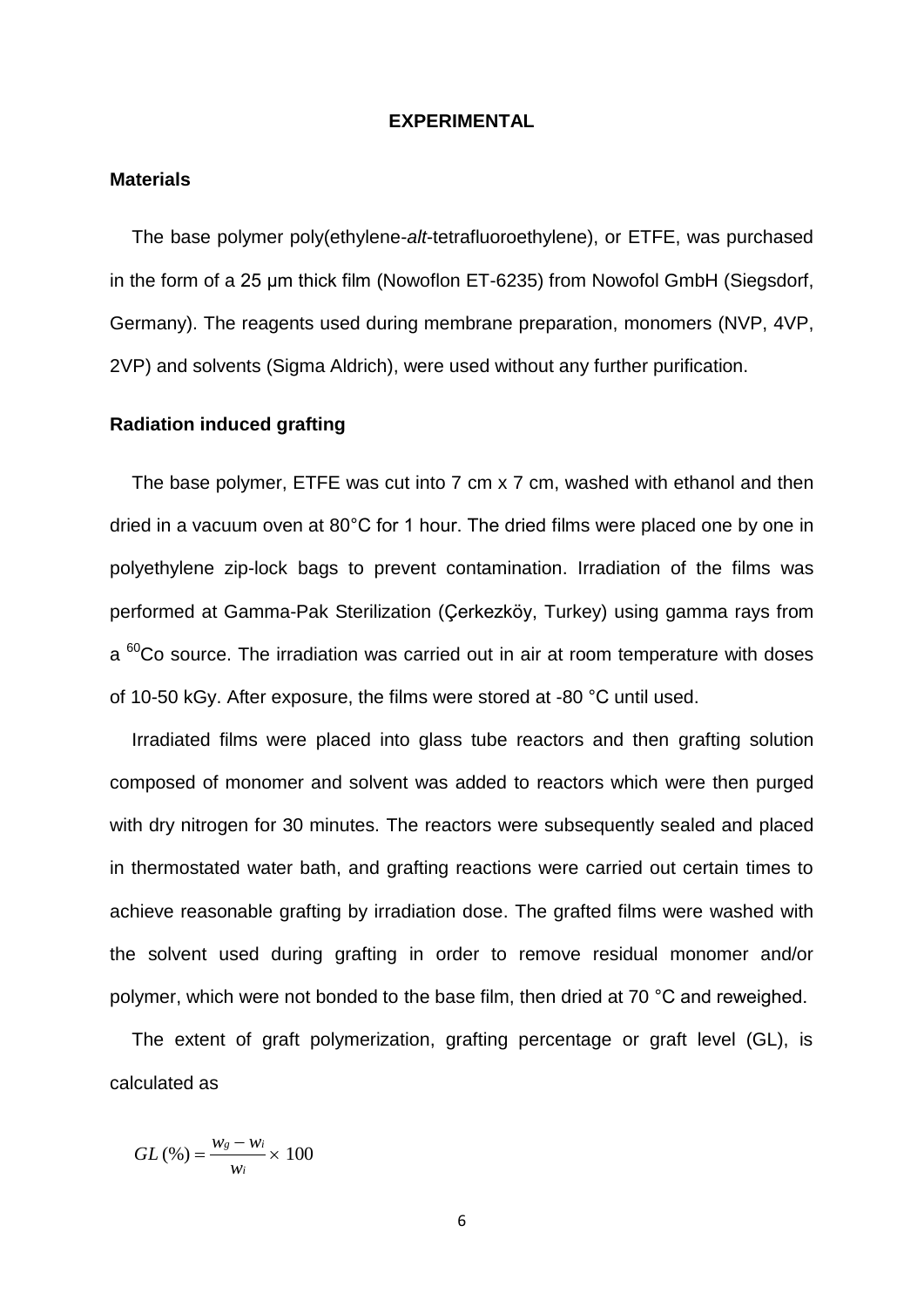where  $w_i$  and  $w_q$  are the weights of the film before and after grafting, respectively.

#### **Fourier transform infrared spectroscopy (FTIR)**

The structure of both the base polymer film and the graft copolymer films was analyzed by Fourier transform infrared (FTIR) spectroscopy. Measurements were carried out with a Bruker Equinox 55 FTIR spectrometer in absorbance mode in a wave number range of 4000-500  $cm^{-1}$ .

#### **Dynamic mechanical analysis**

Mechanical properties of the resultant graft copolymers were studied by a Netzsch 242C dynamic mechanical analyzer (DMA). The measurements were done in the tensile mode at an oscillation frequency of 1 Hz. The dimensions of the test films were approximately 0.5 mm in width, 2 mm in length. The sinusoidal amplitude of strain was applied during the temperature sweep from 25°C to 200°C at a rate of 1°C/min. The value of glass transition temperatures was evaluated from the loss tangent (tan δ) curve as the maximum of the peak.

$$
\tan \delta = \frac{E^{\prime\prime}}{E^{\prime}}
$$

where E" is loss modulus and E' storage modulus of the graft copolymer.

## **Scanning electron microscopy-energy dispersive spectroscopy (SEM-EDAX)**

SEM-EDAX (Supra 35VP, Leo, Germany) measurement was conducted to investigate the nitrogen distribution on the surface of the copolymer films. An accelerating voltage of 10 kV was used during the measurements.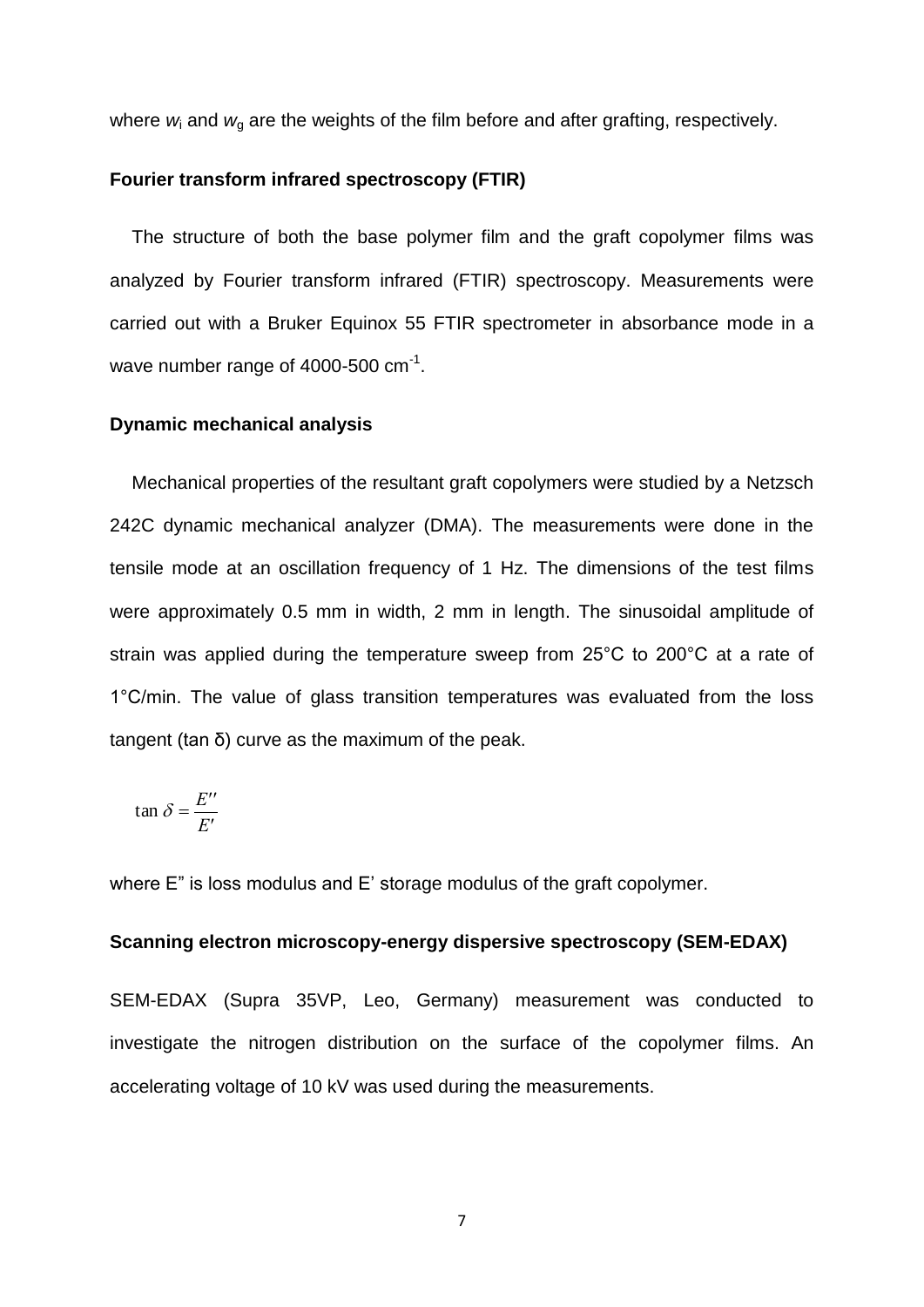#### **RESULTS AND DISCUSSION**

#### **Radiation-induced grafting**

Radiation-grafted copolymers based on three different nitrogen containing vinyl monomers were synthesized in various solvents including; *n*-propanol, isoproponol, benzyl alcohol, methanol, ethanol, cyclohexanone, THF, nitromethane, 1,4-dioxane and *n*-heptane. The resultant copolymers from 4VP/ETFE, NVP/ETFE, 2VP/ETFE grafting were abbreviated as ETFE-*g*-P4VP, ETFE-*g*-PNVP, ETFE-*g*-P2VP, respectively.

Figure 2 represents the variation of graft level for 4VP grafting onto ETFE in different solvents. Two different 4VP concentrations, 30% (v/v) and 50% (v/v), were employed. Due to the high reactivity of 4VP, desired graft levels can be achieved by using short reaction time and low irradiation dose which has the advantage of reduced radiation damage to the base polymer. It is evident that, higher monomer concentration yielded higher graft levels due to the availability of monomer at grafting sites.

It was found that graft level of the copolymers was strongly dependent on the type of solvent used during grafting. Graft levels of ETFE-*g*-P4VP copolymers decrease in the order of cyclohexanone > *n*-propanol > isoproponol > ethanol > THF > benzyl alcohol > nitromethane > methanol > 1,4-dioxane > *n*-heptane.

The radiation grafting reaction is governed by the diffusion of monomers into the base film, step growth reaction of the grafted chains, and termination reactions**.** Since the base polymer films are insoluble in all common solvents and barely swell, grafting takes place at the film surface and behaves as the grafting front. This grafted layer swells in the reaction medium and further grafting proceeds by the progressive diffusion of the monomer through this swollen layer and grafting front movement to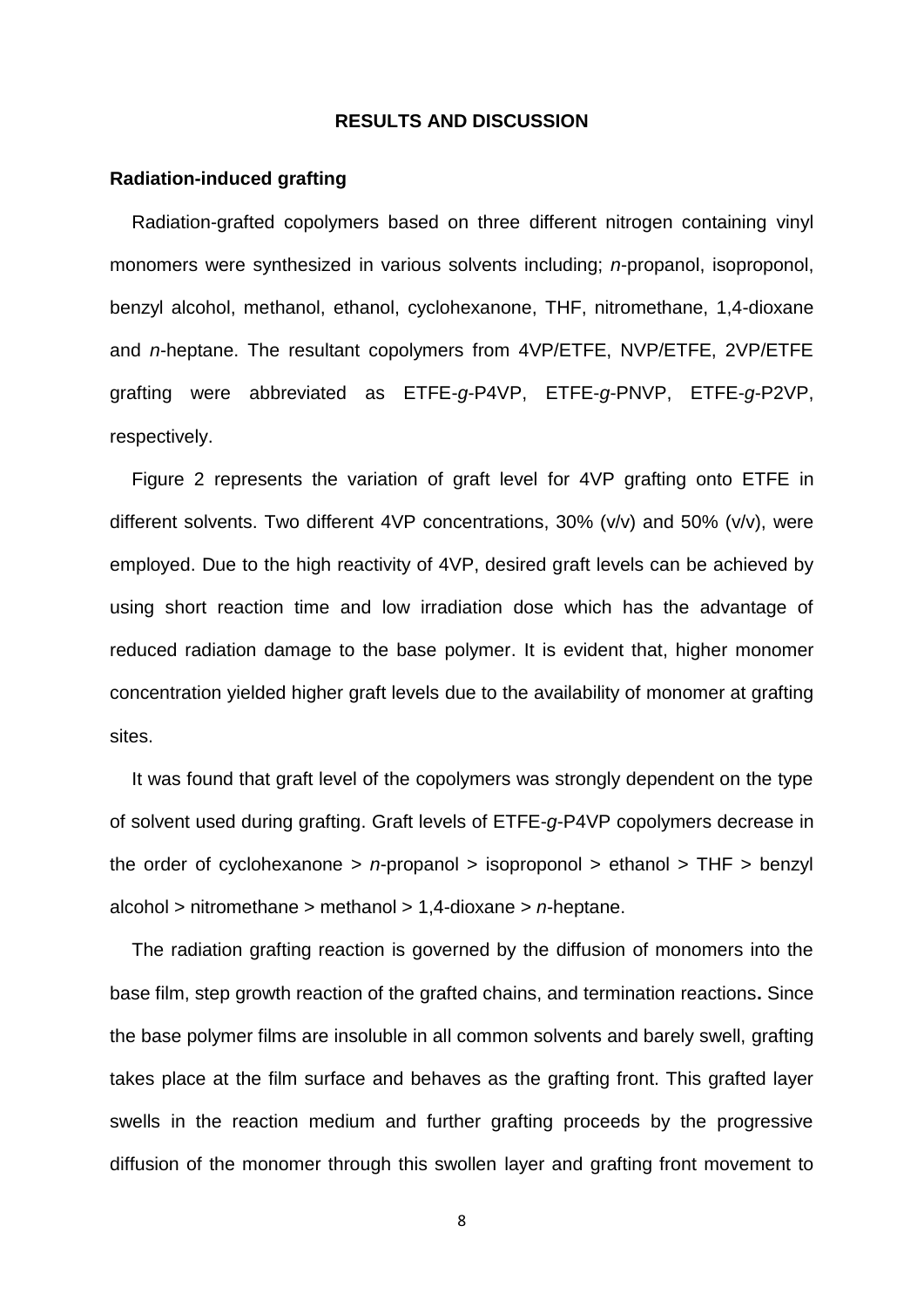the middle of the film. This mechanism is known as grafting front mechanism.<sup>24</sup> Grafting occurs uniformly and smoothly in a solvent which provides the swelling of grafting front. The diffusion of the monomer to the base polymer and swelling of grafting front are mainly determined by the solubility parameters of the grafting components (solvent, monomer/polymer). As shown in Figure 2, high graft levels achieved in cyclohexanone, *n*-propanol, isopropanol can be explained by the close proximity of solubility parameters of these solvents with 4VP and poly(4-vinyl pyridine). <sup>25</sup> Similarly, *n*-heptane yielded the lowest graft level due to the large difference in solubility parameters. Higher graft levels obtained in ethanol compared to those in methanol could be also attributed to the much closer solubility parameter ethanol than that of methanol. Solubility parameters of solvents employed in this study are given in Table  $1.^{25}$ 

## -------*Insert Table 1 here*-------

Although, benzyl alcohol, nitromethane and 1,4-dioxane have similar solubility parameters with 4VP and poly(4-vinyl pyridine), graft levels obtained in these solvents were too low. This behavior can be accounted for chain transfer to solvent. It is known that low graft levels are obtained with solvents having high chain transfer constants hence the growing chains will be readily terminated. Benzyl alcohol, nitromethane and 1,4-dioxane have high chain transfer constants leading to lower graft levels. Moreover, significant amount of homopolymer formation due to the chain transfer reactions was observed for grafting of 4VP monomer in benzyl alcohol, 1,4 dioxane and nitromethane. Therefore, the graft copolymers obtained in these solvents were subsequently washed with solvents and soaked overnight to remove homopolymer. On the other hand, as reported earlier<sup>26</sup> for both 4VP and 2VP polymerizations the chain transfer constants to aliphatic alcohols were found to be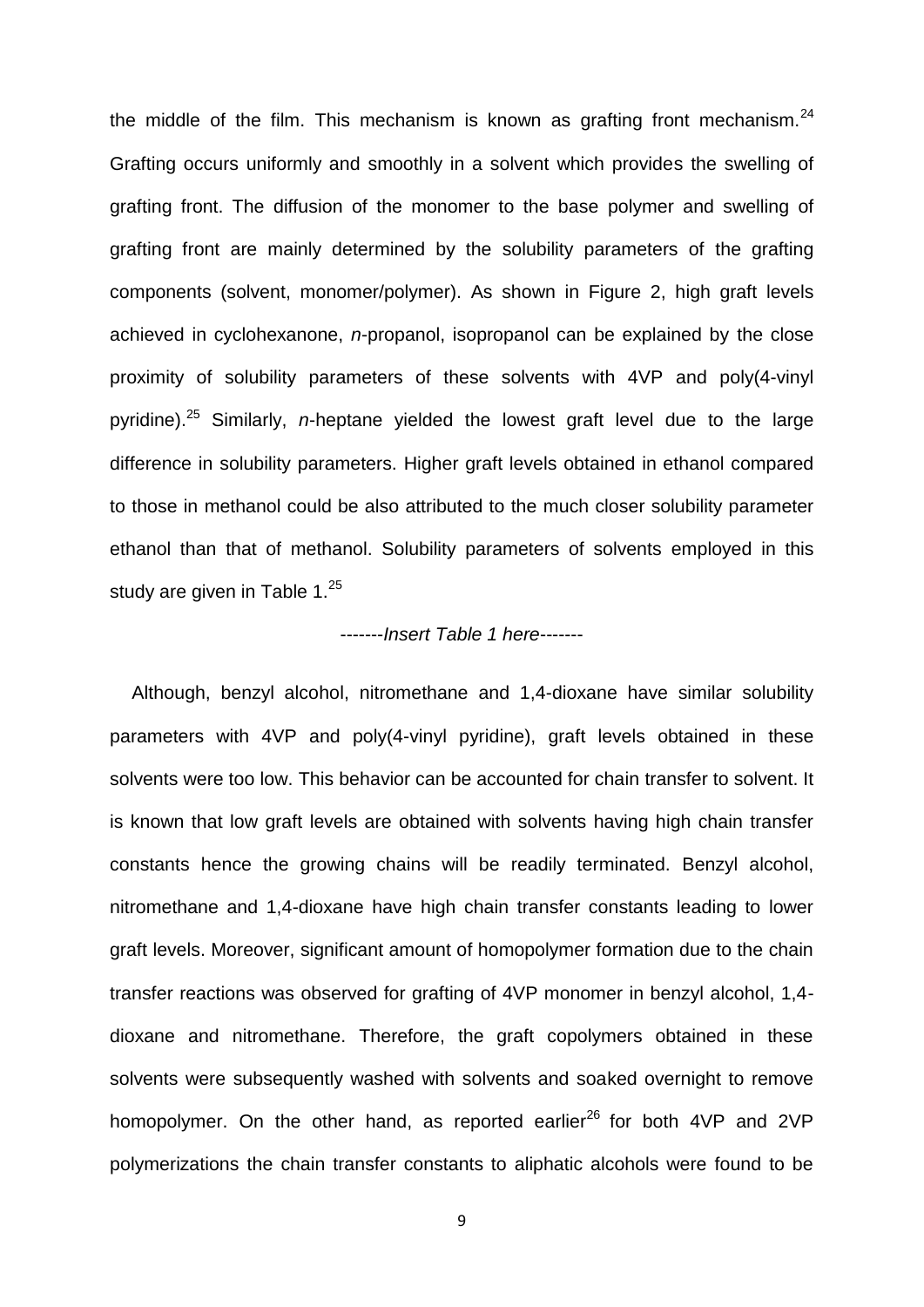too low which can be another reason of high graft levels in *n*-propanol, isopropanol and ethanol. According to previous findings of styrene/ETFE grafting, significantly enhanced graft levels were obtained with the addition of water to isopropanol.<sup>27</sup> Polar solvents such as alcohols in combination with water were found to yield high grafting rates. This means that the grafting times are short or the irradiation dose of the base polymer can be reduced which leads the less radiation damage of the material. However, no improvement was detected for 4VP/ETFE grafting in isopropanol-water system, since addition of water increases the difference in solubility parameters.

Same tendency of graft levels with respect to solvents was observed for both 4VP concentrations (30% (v/v) and 50% (v/v)) except for THF. Surprisingly, it was found that THF yielded reasonable graft levels for 50% (v/v) 4VP while very low graft levels was obtained for 30% (v/v) 4VP. It was observed experimentally that at low 4VP concentrations (30% (v/v)) homopolymer formation was significant when monomer was introduced to THF. Consequently, most of the monomer was converted to homopolymer before grafting to base film so graft levels were too low in that case. At high 4VP concentration homopolymer formation was still predominant but there may be some monomer remained for the grafting to the base film.

It was reported previously the influence of various solvents on radiation induced grafting of 4VP onto polyethylene, <sup>9</sup> poly(vinyl chloride), <sup>10</sup> styrene-butadiene-styrene triblock copolymer, 11 poly(tetrafluoroethylene-*co*-hexafluoropropylene) (FEP).  $(FEP).<sup>12</sup>$ Compared to our work, the diversity of the results may be due to the differences of grafting method (simultaneous grafting used in literature) and base film type.

## -------*Insert Figure 2 here*-------

To the best of our knowledge, there were no previous studies on the synthesis of NVP based copolymers by radiation-induced grafting of NVP onto ETFE. Therefore,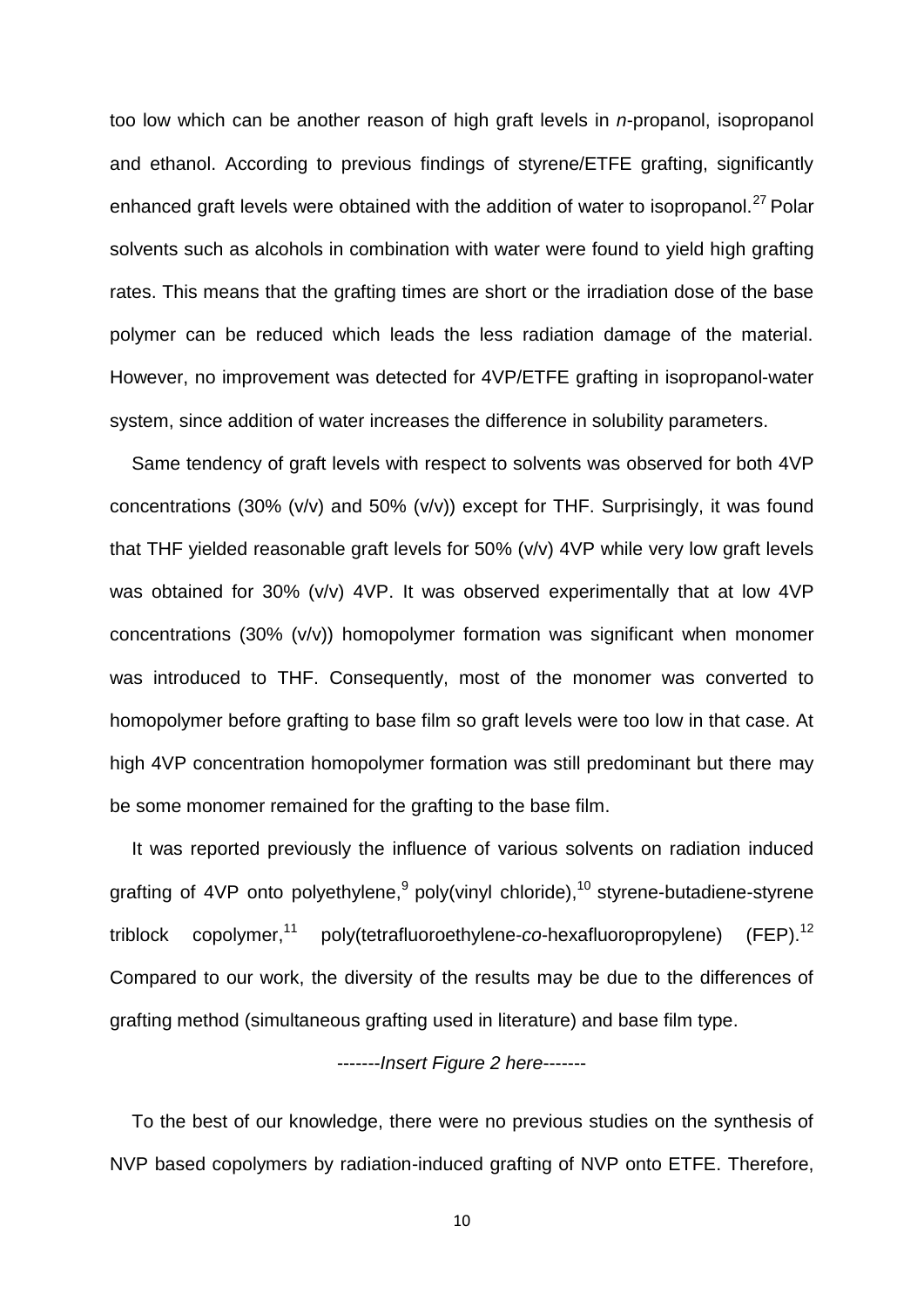NVP/ETFE grafting was more focused in this study. Grafting in various solvents, several irradiation doses and different NVP concentrations have been studied. As far as the different NVP concentrations are concerned, graft level increases as the monomer concentration increases, reaching a maximum value at 50% (v/v) NVP, and then decreases abruptly at higher monomer concentration (80% (v/v) NVP) (Figure 3 (a)). This may be due to the limited diffusion of the monomer into the film, which is low in the case of high monomer concentration. At high monomer concentrations, the complexity arising from the extensive homopolymerization during the grafting may hinder monomer diffusion to the radical sites and may lead to diminishing grafting. This may lead to the maxima at specific monomer concentrations, beyond which the grafting would decrease rapidly.<sup>1,27</sup> In such a case, the trapped radicals can recombine readily and homopolymerization which increases the viscosity of the solution occurs intensively. Eventually the graft level decreases.

Figure 3 (a) exhibits also that as the irradiation dose increases, graft levels of ETFE-*g*-PNVP copolymer increase dramatically owing to the increased concentration of free radicals on the base film.<sup>27</sup> Since desired graft levels were achieved with 50% (v/v) NVP concentration and ETFE films irradiated with 50 kGy, these conditions were selected as the optimum conditions at which the rest of experiments were performed.

Figure 3 (b) indicates the variation of graft level of ETFE-*g*-PNVP copolymer with respect to solvents studied. It was found that graft levels decrease in the following sequence: THF > 1,4-dioxane > *n*-heptane > water > isopropanol > cyclohexanone > *n*-propanol > methanol > ethanol > benzyl alcohol > nitromethane.

THF and 1,4-dioxane, having solubility parameters close to that of poly(*N*-vinyl 2 pyrrolidone) or PNVP (10.1-13.7),<sup>28</sup> are likely to be the suitable solvents for NVP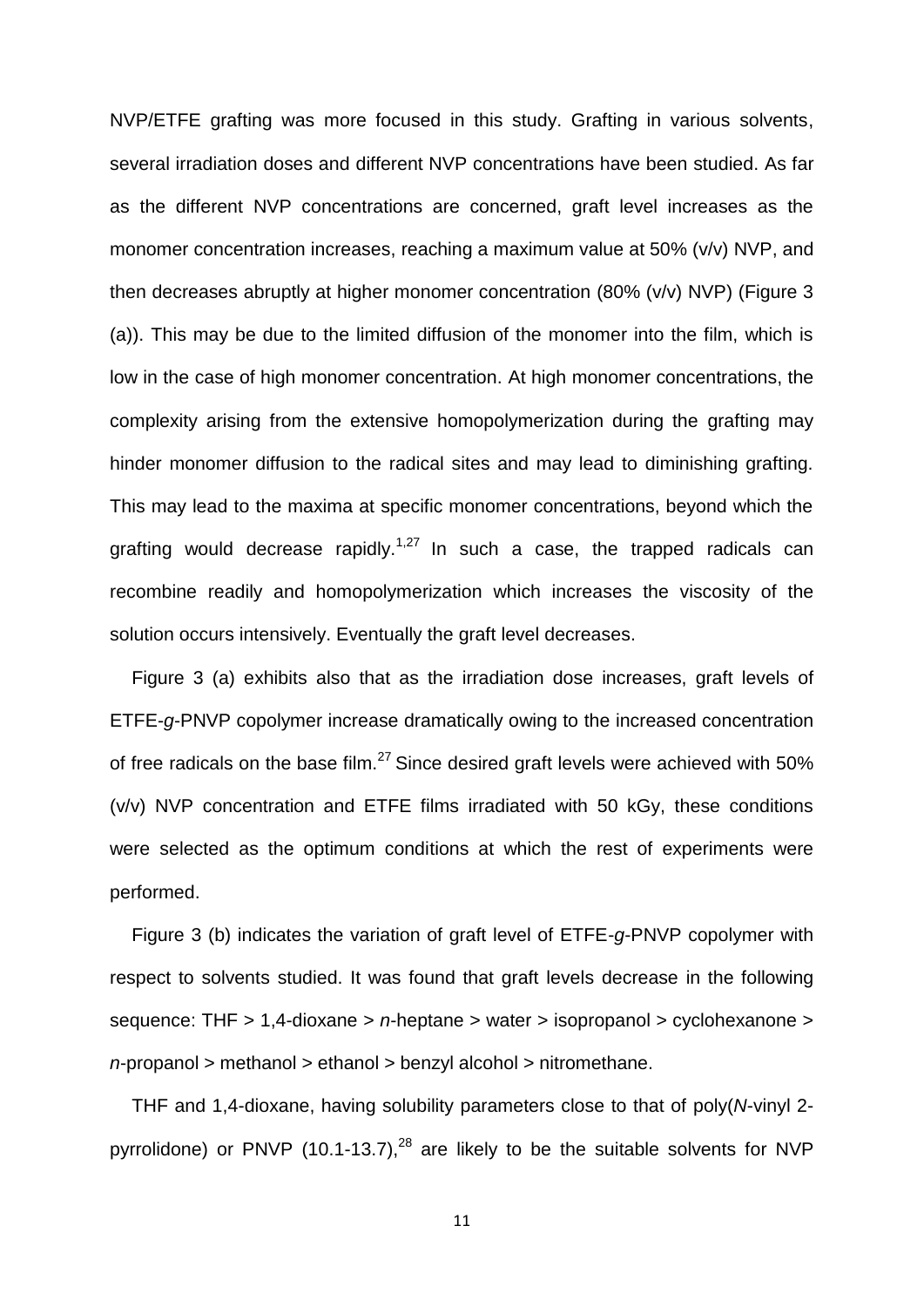grafting to ETFE. Isopropanol, cyclohexanone also yielded reasonable graft levels by the similar reason. However, high graft levels obtained in *n*-heptane and water or very low graft level obtained in nitromethane and benzyl alcohol cannot be explained by solubility parameters. High chain transfer constants of nitromethane and benzyl alcohol may be the reason of low graft levels as found in 4VP/ETFE. Moreover, water serves as a suitable solvent for NVP grafting may be due to its low chain transfer constant which enhances graft level or its polarity which aids the swelling of the grafted layer when the hydrophilic monomers were grafted onto ETFE.

Hegazy and coworkers reported on simultaneous radiation-grafting of aqueous NVP onto low density polyethylene,<sup>14</sup> and poly(tetrafluoroethylene-*co*-perfluoropropyl vinyl ether),<sup>15</sup> previously. They pointed out the significant amount of homopolymer formation during grafting if no inhibitor was used. Graft levels about 20% was obtained with irradiation dose of 58 kGy and 50% (v/v) NVP that in the presence of CuCl<sub>2</sub> as inhibitor to prevent homopolymerization in simultaneous grafting in their work. Even though pre-irradiation gives lower graft levels than that of simultaneous irradiation, we obtained much better graft levels without using an inhibitor as no homopolymerization was observed in our case. In another previous study, simultaneous-radiation grafting of NVP onto poly(tetrafluoroethylenehexafluoropropylene-vinylidene fluoride) using different solvents was described.<sup>16</sup> Although a different base polymer was used, and authors found high graft levels in 1,4-dioxane which is in agreement with our study. On the contrary, very high graft levels (up to 200%) were reported previously for simultaneous grafting of NVP onto polypropylene in dimethyl formamide using an inhibitor.<sup>17</sup>

-------*Insert Figure 3 here*-------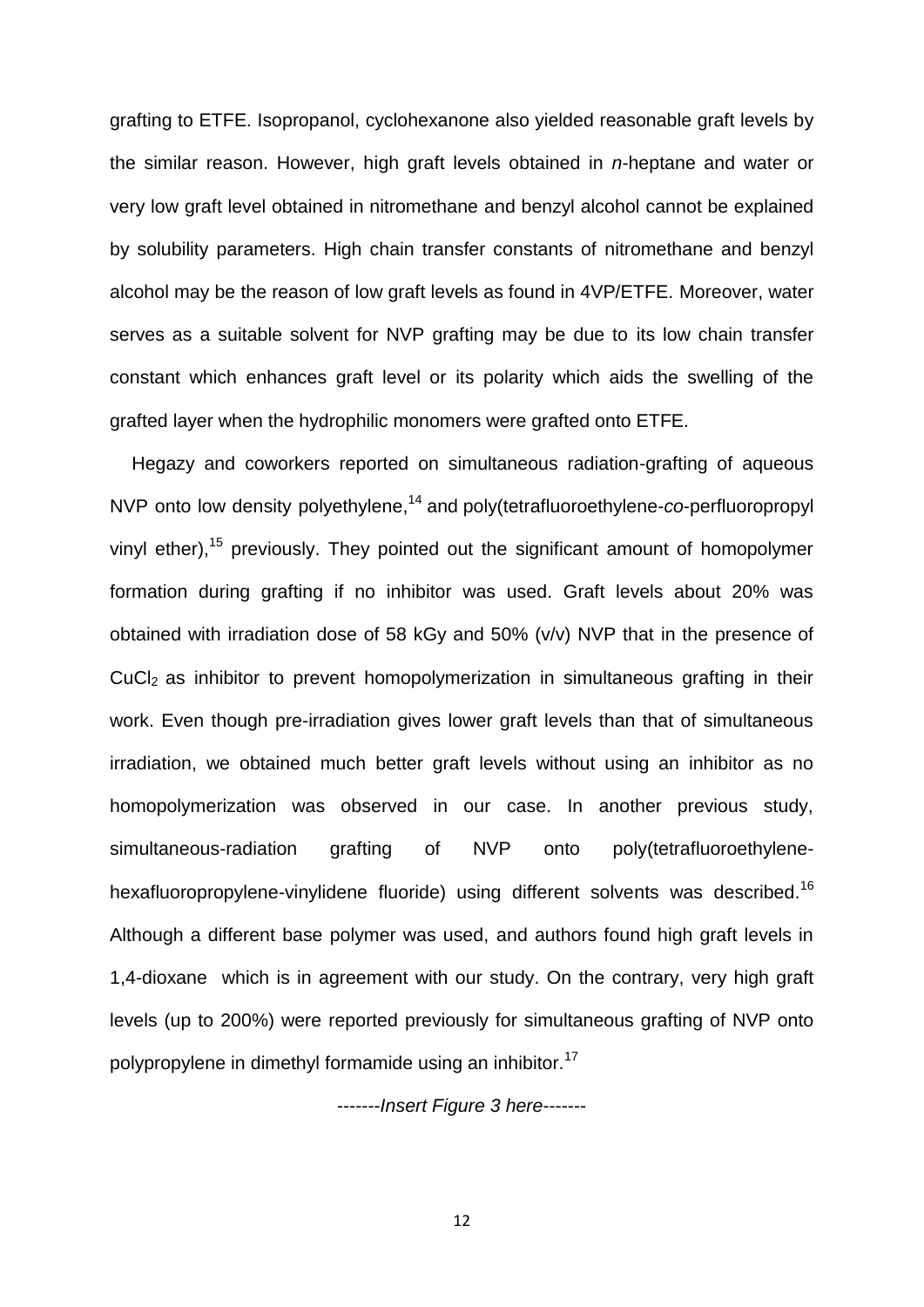Similar to NVP case, nobody reported on radiation-induced grafting of 2VP onto ETFE up to know. From the screening experiments for 2VP grafting onto ETFE, it was observed that 2VP is less reactive compared to 4VP and NVP. Thus, as a first attempt, relatively high irradiation dose was examined. Figure 4 (a) presents the variation of graft levels with respect to solvents at two different irradiation doses, 10 kGy and 50 kGy, that for 2VP grafting onto ETFE. Although higher graft levels were obtained at 50 kGy, the improvement was not substantial compared to 10 kGy. This may be due to the decomposition of radicals and of recombination or transfer reactions, that is expected to occur to some extent by an increasing dose. As a second attempt, the reaction temperature increased to achieve reasonable graft levels since temperature increase is expected to enhance not only the diffusion of monomer towards active sides of base film and the advancement of the grafting front but also the reactivity of radicals.<sup>1,27</sup> Figure 4 (b) shows the variation of graft level with solvents at two different grafting temperatures (60 °C and 90 °C). It was found that graft levels obtained at different temperatures were not significantly different. In grafting process, grafted zone remains swollen which leads to high mobility of the growing chains within polymer matrix. Therefore, termination of the two growing chains by mutual combination becomes dominant at higher temperatures. At the same time, the primary radical termination may also be accelerated by the time the monomer reaches their vicinity. In addition to that, the increase of the reaction temperature enhances the production of homopolymer in the grafting solution and then the diffusion of the monomer is hindered. $^{27}$  All these can be regarded as the reasons of low graft levels.

The order of graft levels with respect to solvent for 2VP/ETFE grafting at 50 kGy and 60 °C were determined as: benzyl alcohol > methanol > ethanol > 1,4-dioxane >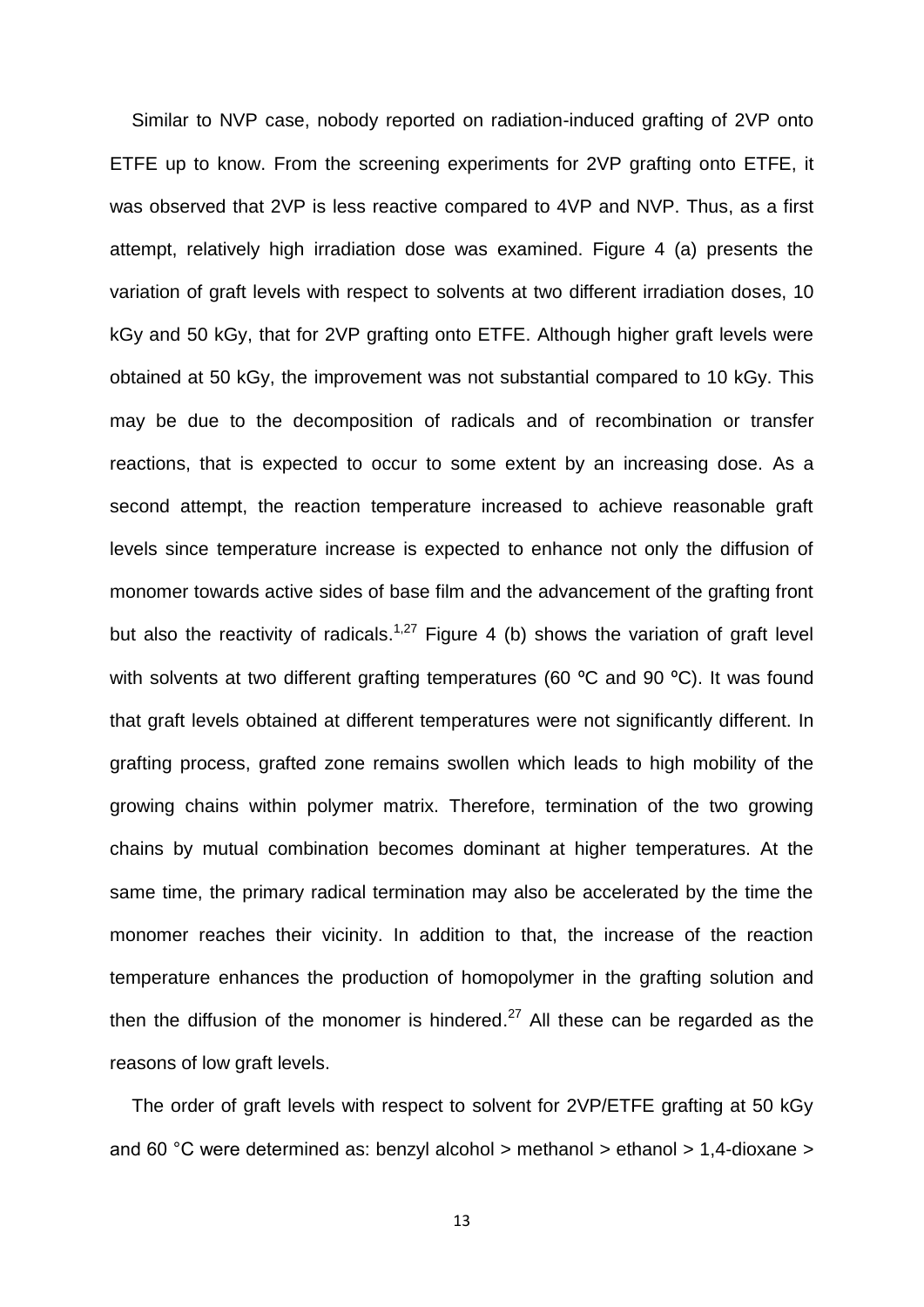THF > cyclohexanone > isopropanol >*n*-propanol > *n*-heptane > water > nitromethane. High graft levels obtained in ethanol, 1,4-dioxane, THF, cyclohexanone, isopropanol and *n*-propanol can be ascribed to the closeness of the solubility parameters of these solvents to that of poly(2-vinyl pyridine) (10.4  $(cal/cm<sup>3</sup>)<sup>1/2</sup>)<sup>29</sup>$  The dominance of alcohols in high graft levels for 2VP grafting are probably due to low chain transfer constants of alcohols based on a similar reasoning as earlier. Since, the nitrogen atom that is situated at the α-position of pyridine has a lone electron pair and shows basic character due that the solubility is greater in an alcohol However, except for alcohols, the order of graft levels with respect to solvent type was found to be significantly different for these isomeric monomers, 2VP and 4VP.

As mentioned at very beginning of this article, there were only two studies on radiation induced grafting of 2VP in literature.<sup>18,19</sup> Authors performed 2VP grafting in the presence of styrene as a second monomer onto isotactic propylene. High graft levels in water and methanol-water were reported. It should be noted though that those earlier results and the present ones are not necessarily directly comparable since the base polymers are different. Therefore, different radical concentrations produced by the irradiation, different structures of the radical centers, variations in crystallinity and glass transition may resulted in differences in grafting of 2VP.

-------*Insert Figure 4 here*-------

## **Fourier Transform Infrared Spectroscopy (FTIR)**

FTIR spectroscopy was performed for both ETFE base film and graft copolymers in order to investigate whether the monomer is incorporated with base film or not. Graft copolymers with high graft levels obtained in promising solvents were analyzed for this purpose.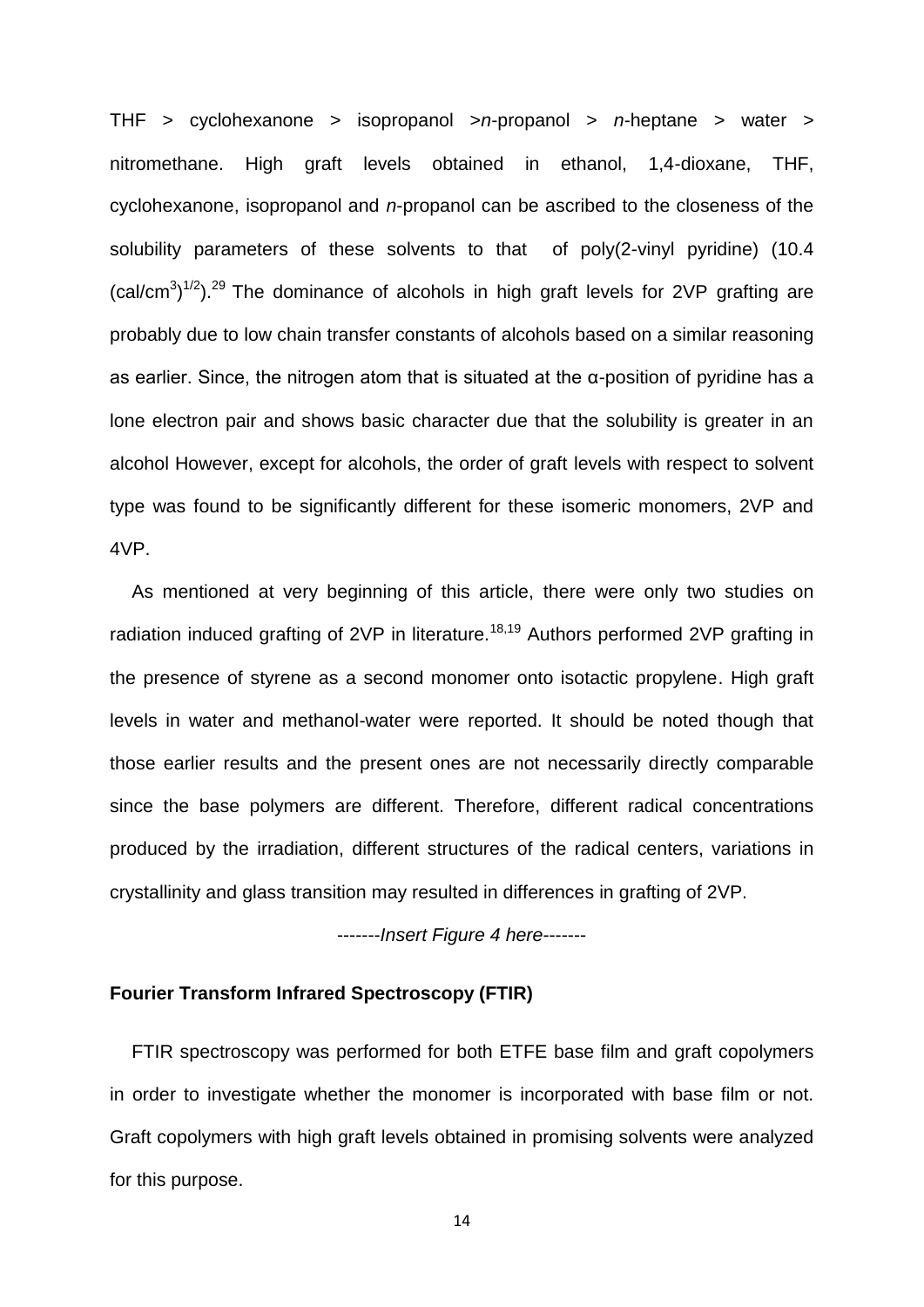Figure 5 (a) shows the FTIR spectra of the ETFE–*g*-P4VP copolymers synthesized in different solvents and ETFE base polymer film. ETFE base film is initially characterized by the presence of strong bands in the range of 1000-1400 cm<sup>-1</sup> which are characteristics for  $CF_2$  groups. Moreover, symmetric and asymmetric stretching vibrations of CH<sub>2</sub> groups at 2921 cm<sup>-1</sup> are present in ETFE base film. The peak at 1598 cm<sup>-1</sup> attributed to C=N bond, and the peak at 1452 cm<sup>-1</sup> attributed to C=C bonds of 4VP are present in ETFE-q-P4VP.<sup>30</sup> A band at 1248 cm<sup>-1</sup> due to the C-N vibration of 4VP also exists in ETFE-g-P4VP. The less intense peak at 3730 cm<sup>-1</sup> belongs to the N-H bonds. Therefore, observed differences between the FTIR spectra of ETFE and those of graft copolymers verified the existence of grafting.

The FTIR spectra of the ETFE-*g*-PNVP copolymers synthesized using promising solvents and ETFE base film are given in Figure 5 (b). Compared to FTIR spectrum of ETFE base polymer, the appearance of new peaks at 1596, 1248, 1452 cm<sup>-1</sup> are characteristics to C=O bond, C-N bond and C=C bond, respectively. In the case of NVP grafting 1590  $cm^{-1}$  that signify the characteristic C=O bond of NVP is distinguished. The peak at 3780  $cm^{-1}$  belongs to the N-H bonds are also observed. As conclusion, grafting of NVP into ETFE film was verified.

FTIR spectra of ETFE–*g*-P2VP copolymers synthesized in benzyl alcohol and methanol and ETFE base polymer film are depicted in Figure 5 (c). The peaks correspond to C=C and C=N of pyridine at 1452 cm<sup>-1</sup> and 1593 cm<sup>-1</sup> respectively, and a band at 1247 cm-1 due to the C-N vibration of 2VP are present in ETFE–*g*-P2VP proved the grafting of 2VP. $^{31}$  Again, the peak at 3700 cm $^{-1}$  belongs to the N-H bonds.

-------*Insert Figure 5 here*------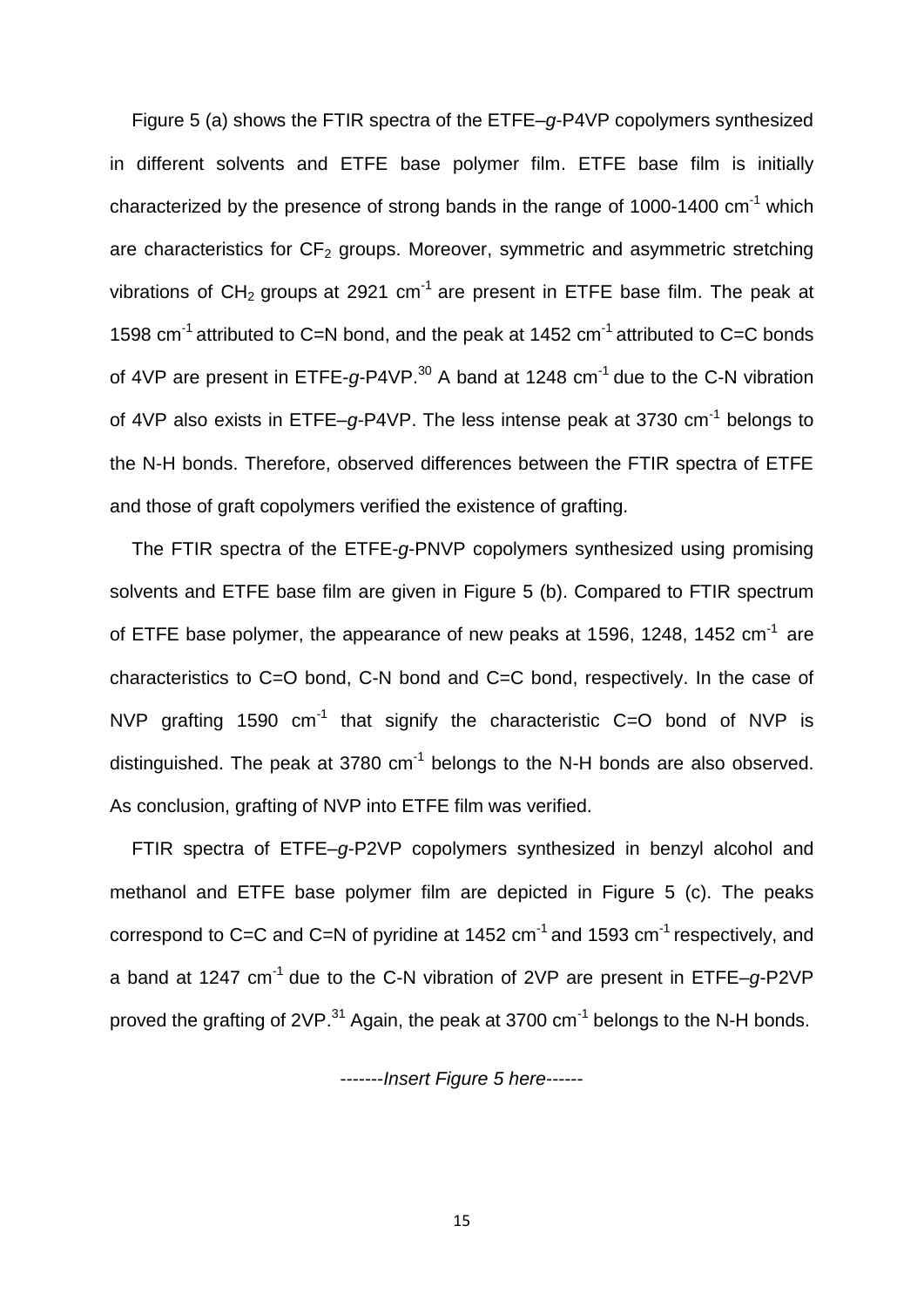#### **Dynamic Mechanical Analysis (DMA)**

Mechanical behavior of the graft copolymers used for the preparation of fuel cell membranes are important in terms of handling, fabrication of membrane electrode assemblies and to offer a durable material. Moreover, the structural changes and the degradation are usually reflected in the mechanical properties of the copolymers. Thus, it is of interest to investigate the dynamic mechanical properties of graft copolymers synthesized in this study.

The temperature dependence of loss tangent (tan δ) and storage modulus of graft copolymers are depicted in Figures 6-8. Single broad peaks can be observed in tan δ *versus*. temperature plots (Figures 6 (a), 7 (a), 8 (a)) for each of the copolymers investigated. Single peaks may indicate that there is no phase separation. The maximum of tan  $\delta$  peaks corresponds to glass transition temperature  $(T_0)$  for each case. First of all, as graft level increases, the tan δ maximum shifts to higher temperature which indicates the increase of  $T_q$ . For instance, the  $T_q$  values for ETFE*g*-P4VP copolymers synthesized in isopropanol with graft level of 41%, in *n*-propanol with graft level of 45% and in cyclohexanone with graft level of 48% were determined as 130°C, 140°C and 150°C, respectively (Figure (6 (a)). Similarly,  $T_g$  values for ETFE-*g*-PNVP copolymer with graft level of 26% in 1,4-dioxane was 110°C and the copolymer with graft level of 28% in THF was 150°C (Figure (7 (a)). Correlatively, ETFE-*g*-P2VP copolymers with a graft level of 12% in methanol and 14% in benzyl alcohol exhibit  $T_q$  values at 90 °C and 110 °C, respectively as shown in Figure 8 (a).  $T_g$  of ETFE base film was reported as 110-135 ° C in literature.<sup>32-34</sup> The difference in literature values of ETFE base polymer may be resulted from the type of ETFE film (different molecular weight, etc.) and different measurement technique. The increase of  $T<sub>g</sub>$  with graft level can be attributed to the restrictions in the movements of polymer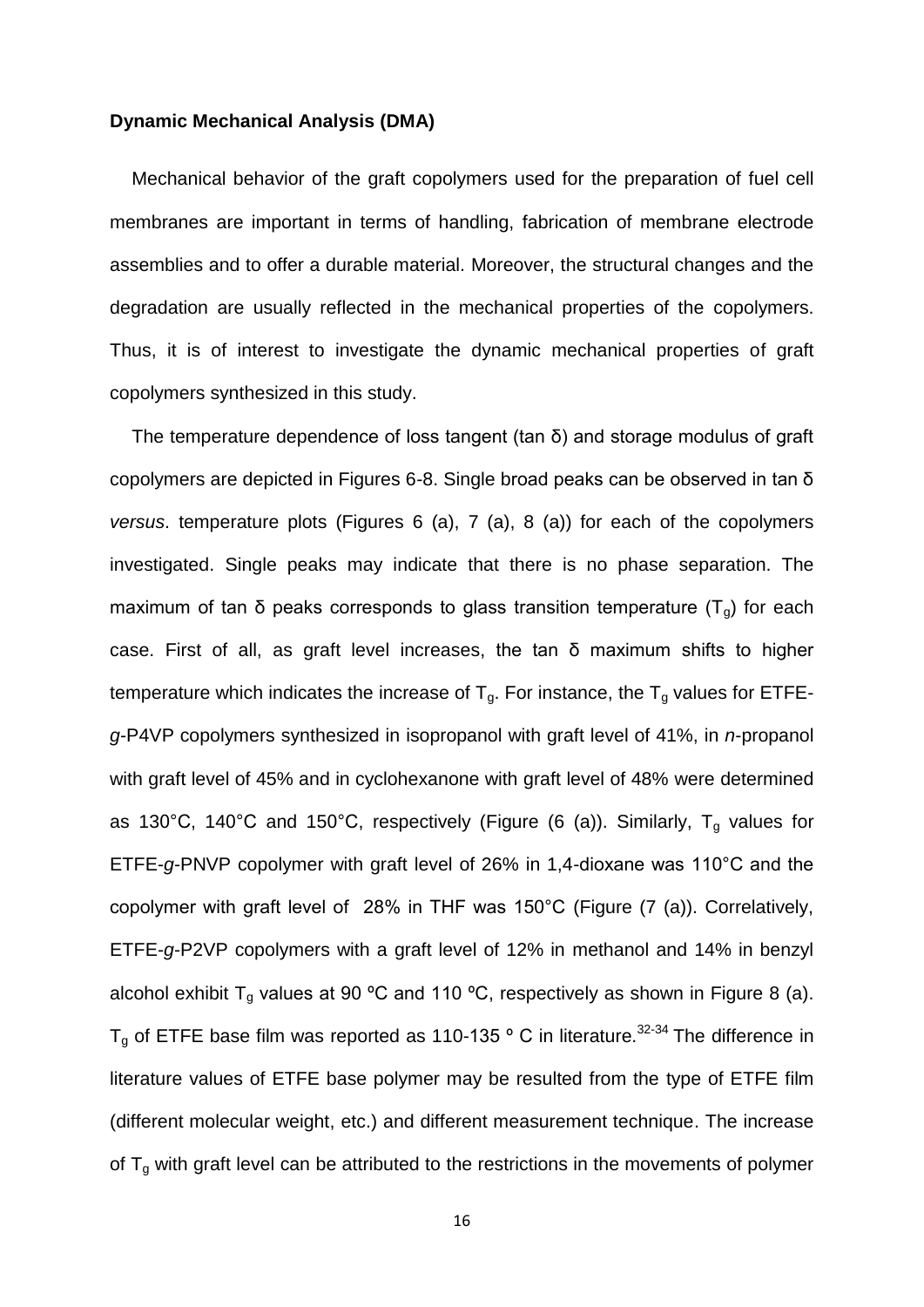due to the incorporation of glassy graft chains to the ETFE base film. As expected, the monomer and the solvent employed during grafting influence the  $T<sub>a</sub>$  of resultant copolymers to different extent.

Figure 7 (b) shows the variation of storage modulus with respect to temperature for the ETFE-*g*-P4VP copolymers with different graft levels and synthesized in isopropanol, *n*-propanol, and cyclohexanone. In the temperature region investigated, the minimum storage modulus values was obtained for the copolymer obtained in cyclohexanone which was experienced as wrinkled, rough, uneven and brittle films as well. Copolymer obtained in isopropanol possessed relatively higher storage modulus values compared to the one from *n*-propanol up to 110 ºC after which comparable values were obtained.

The graft level is one of the important quantities which has a direct and major influence on different *ex situ* and *in situ* properties of the grafted films and, subsequently, on the membranes. High graft levels of copolymers and resultant membranes are preferred to obtain high ionic conductivity. However, high graft levels may result in the deterioration of some mechanical properties. Therefore, it is necessary to find a compromise between the mechanical robustness of the membrane and its proton conductivity. As a consequence, although cyclohexanone yielded the highest graft level, *n*-propanol and isopropanol were found to be the most promising solvents to obtain both high graft levels and reasonable mechanical properties to synthesize ETFE-*g*-P4VP.

As far as the storage modulus values of ETFE-*g*-PNVP and ETFE-*g*-P2VP are concerned, both decline sharply as the temperature increases (Figure 7(b) and Figure 8 (b)). It can be seen from Figure 7 (b) that the storage modulus values of ETFE-*g*-PNVP (in THF) at lower temperature is larger than that of ETFE-*g*-PNVP (in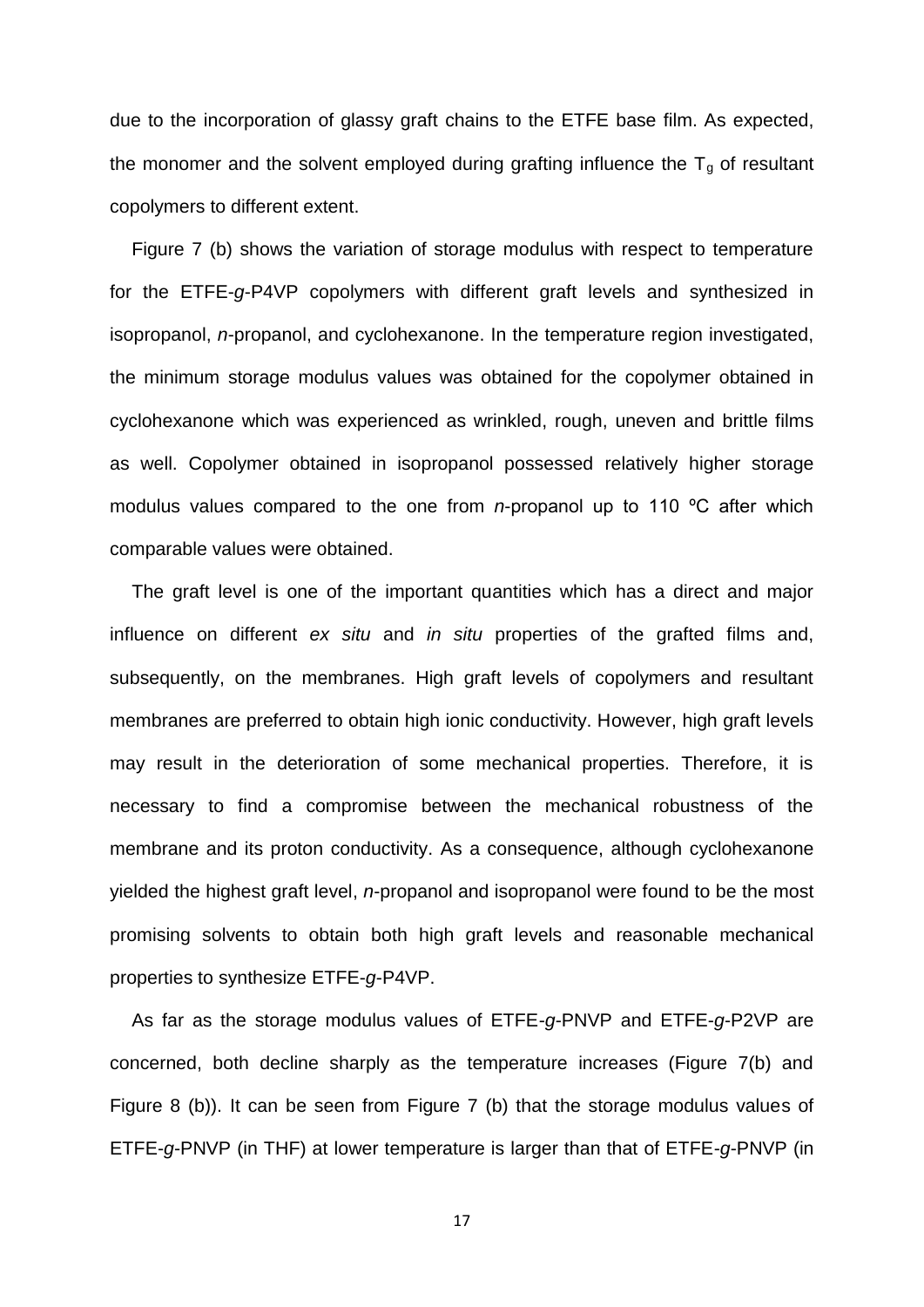1,4-dioxane), which indicates ETFE-*g*-PNVP synthesized in THF has higher stiffness. It is found that THF is the most promising solvent for NVP monomer in terms of graft level and the strength of graft copolymer. Storage modulus values of ETFE-*g*-P2VP copolymer from benzyl alcohol were higher than those from methanol but their difference was not so noticeable at temperatures above 100 ºC. Therefore, both benzyl alcohol and methanol can be regarded as the most favorable solvents for 2VP grafting onto ETFE in the sense of graft level and mechanical properties.

As seen in the case of ETFE-*g*-PNVP and ETFE-*g*-P2VP copolymers at low temperatures, the increase of graft level caused to an increase in storage modulus which is an indication of the increased stiffness of copolymers. That may probably be due to the steric hindrance of the bulky pyridine and pyrrolidone groups which results in a stiffer polymer chain.

-------*Insert Figure 6 here*-------

-------*Insert Figure 7 here*-------

-------*Insert Figure 8 here*-------

## **Scanning electron microscopy-energy dispersive spectroscopy (SEM-EDAX)**

The uniform distribution of the grafts is an important factor along with graft level in both copolymers and the resultant membranes to have homogenous ion exchange mechanism. The graft copolymer films synthesized in this study were found to be homogeneous in appearance especially for higher graft levels. However, we know that it is not always possible based on our previous experience. Therefore, we analyzed the surfaces of the graft copolymer films by SEM-EDAX. Since nitrogen is known to be mainly introduced to copolymer structure by grafting of nitrogen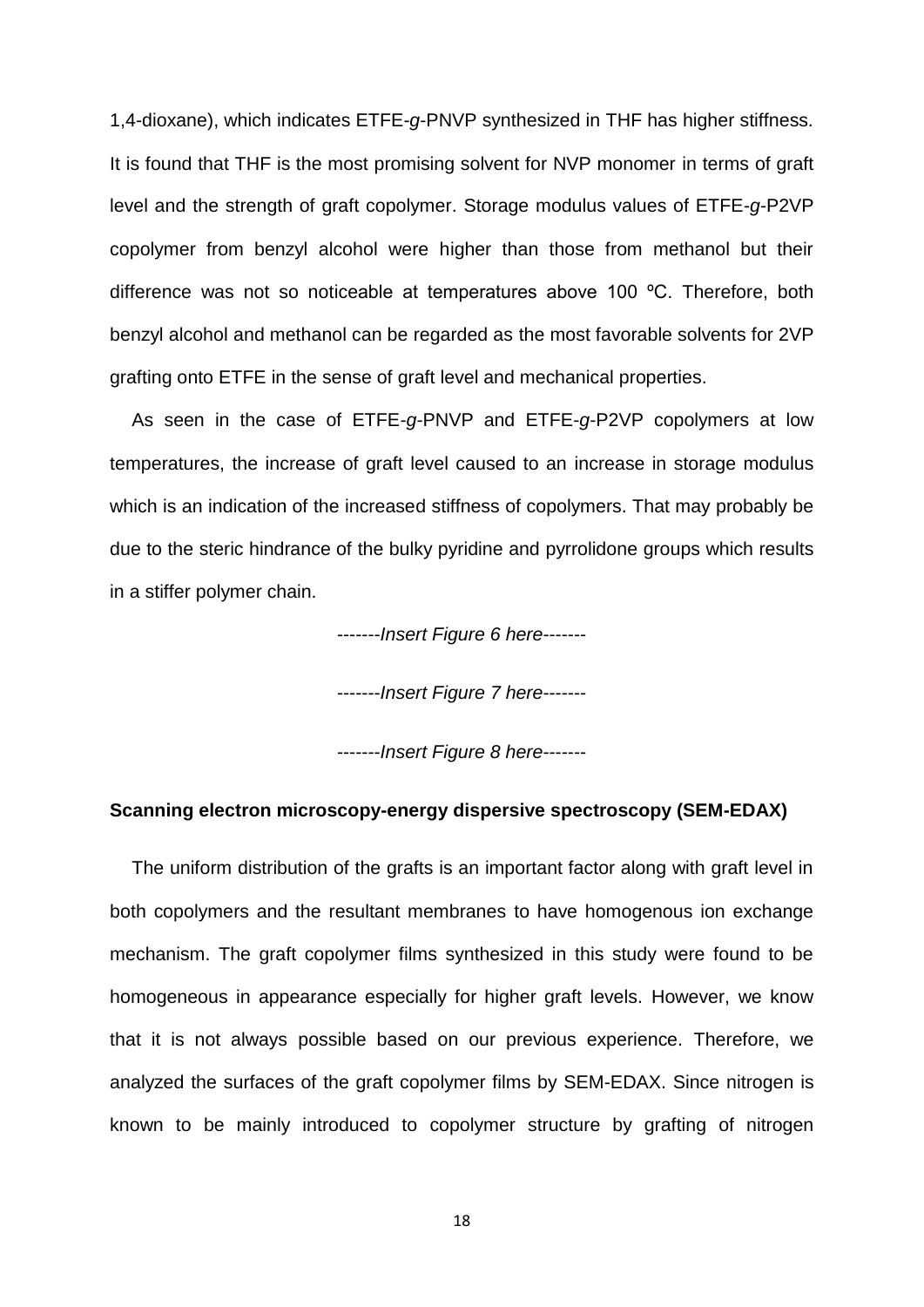containing 4VP, NVP and 2VP, it can be assumed that the distribution profile of the nitrogen corresponds to that of the P4VP, PNVP and P2VP grafts.

Figure 9 demonstrates the SEM-EDAX images in which white dots are representative of nitrogen of the graft copolymers. It was found that these copolymers were substantially different from each other. In the case of ETFE-*g*-P4VP copolymer, nitrogen was almost uniformly distributed on the surface for the film with having graft level of 48% (in cyclohexanone) while less homogenous nitrogen distribution was observed for the film with 5% graft level (in benzyl alcohol) (Figure 9 (a)).

The copolymers of ETFE-*g*-PNVP and ETFE-*g*-P2VP showed relatively uneven and lower nitrogen content at the surface of films compared to ETFE-*g*-P4VP copolymer. This behavior was much more pronounced in the case of copolymers with low graft levels (Figures 9 (b) and (c).

As conclusion, the distribution of nitrogen was strongly influenced by not only the graft levels of the copolymers but also the nature of the grafting medium which takes into account both the monomers and the solvents. The graft level is a bulk property and is averaged over the film thickness and area. At low grafting, the graft distribution was heterogeneous on the surface; however, at high grafting the surface became more homogenous.

-------*Insert Figure 9 here*------

#### **CONCLUSIONS**

Graft copolymers using NVP, 4VP and 2VP were synthesized by radiation induced grafting. Grafting of 4VP onto pre-irradiated ETFE films has been shown to be possible with high graft levels by employing short reaction time and low irradiation dose (10 kGy) which has the advantage of reduced radiation damage on the base polymer structure due to the high reactivity of 4VP. In the case of both NVP and 2VP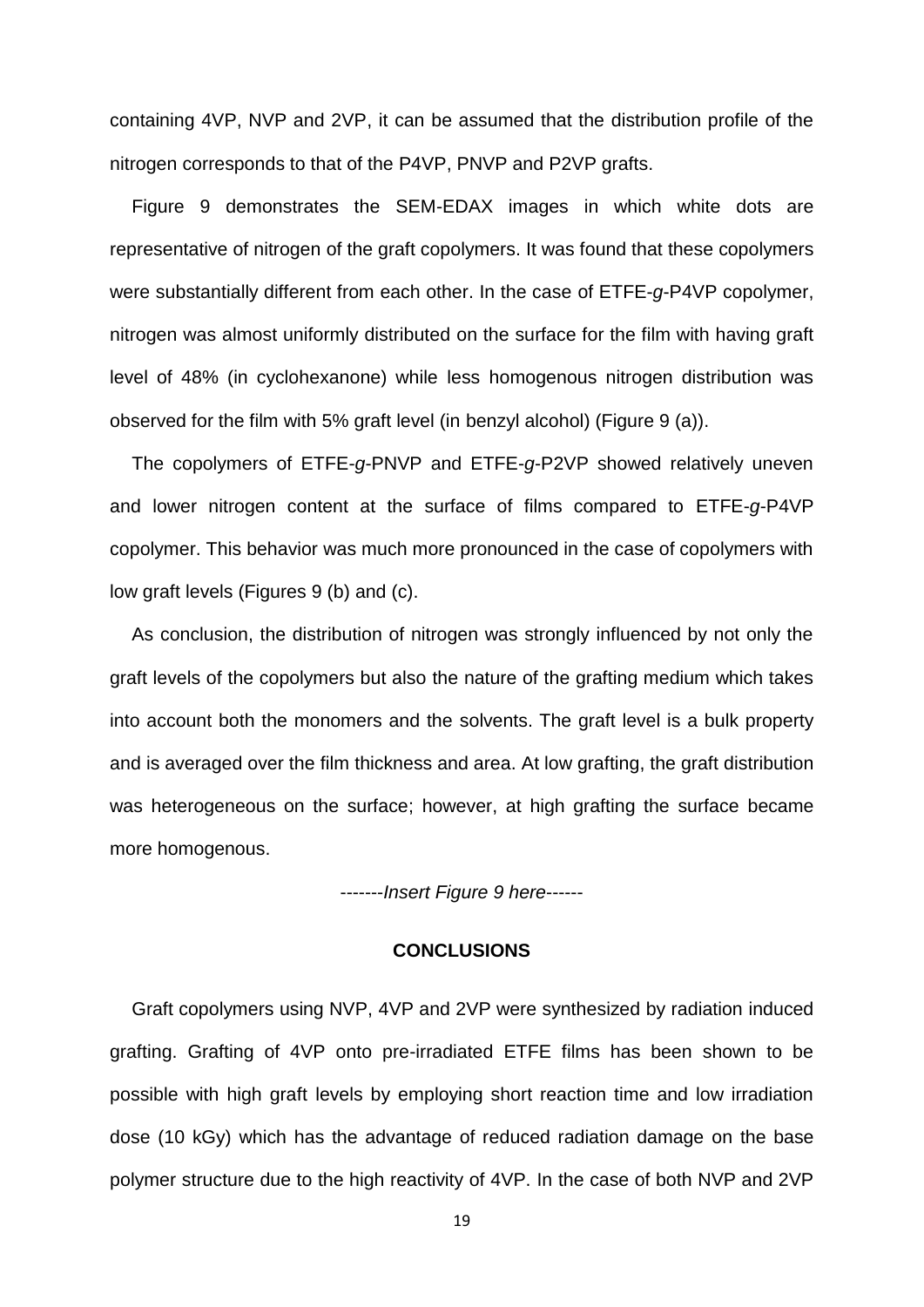grafting onto pre-irradiated ETFE films, relatively higher irradiation doses (30 and 50 kGy) were required.

The application area of the resultant graft copolymers is targeting the high temperature polymer electrolyte membrane fuel cells. Graft copolymer strength depending to temperature plays an important role on the degradation of membrane during the operation due that both graft level and mechanical properties of the copolymer should be promising. Graft levels were found to be strongly dependent on the nature of solvents used during grafting. Despite the fact that grafting reactions of 4VP /ETFE performed in cyclohexanone have a highest graft level, DMA indicated that mechanical properties of the resultant copolymers were not favorable. Therefore, *n*-propanol and isopropanol were found to be the most promising solvents to obtain both high graft levels and reasonable mechanical properties to synthesize ETFE-*g*-P4VP copolymers. In the case of NVP grafting, THF is the most promising solvent in terms of both graft level and the strength of graft copolymer. Similarly, both benzyl alcohol and methanol can be regarded as the most favorable solvents for 2VP grafting onto ETFE in the sense of graft level and mechanical properties. DMA results also indicated that grafting resulted in the increase glass transition temperature and stiffness.

SEM-EDAX revealed that copolymers based on 4VP have a much uniform surface depending on graft level. The surface aspects and mechanical properties, taken in conjunction, suggest that although grafting in cyclohexanone yielded more homogeneous copolymer films, their mechanical properties were poor. In the case of NVP and 2VP graft copolymer distribution is not homogenous and graft copolymers tend to gather on one edge.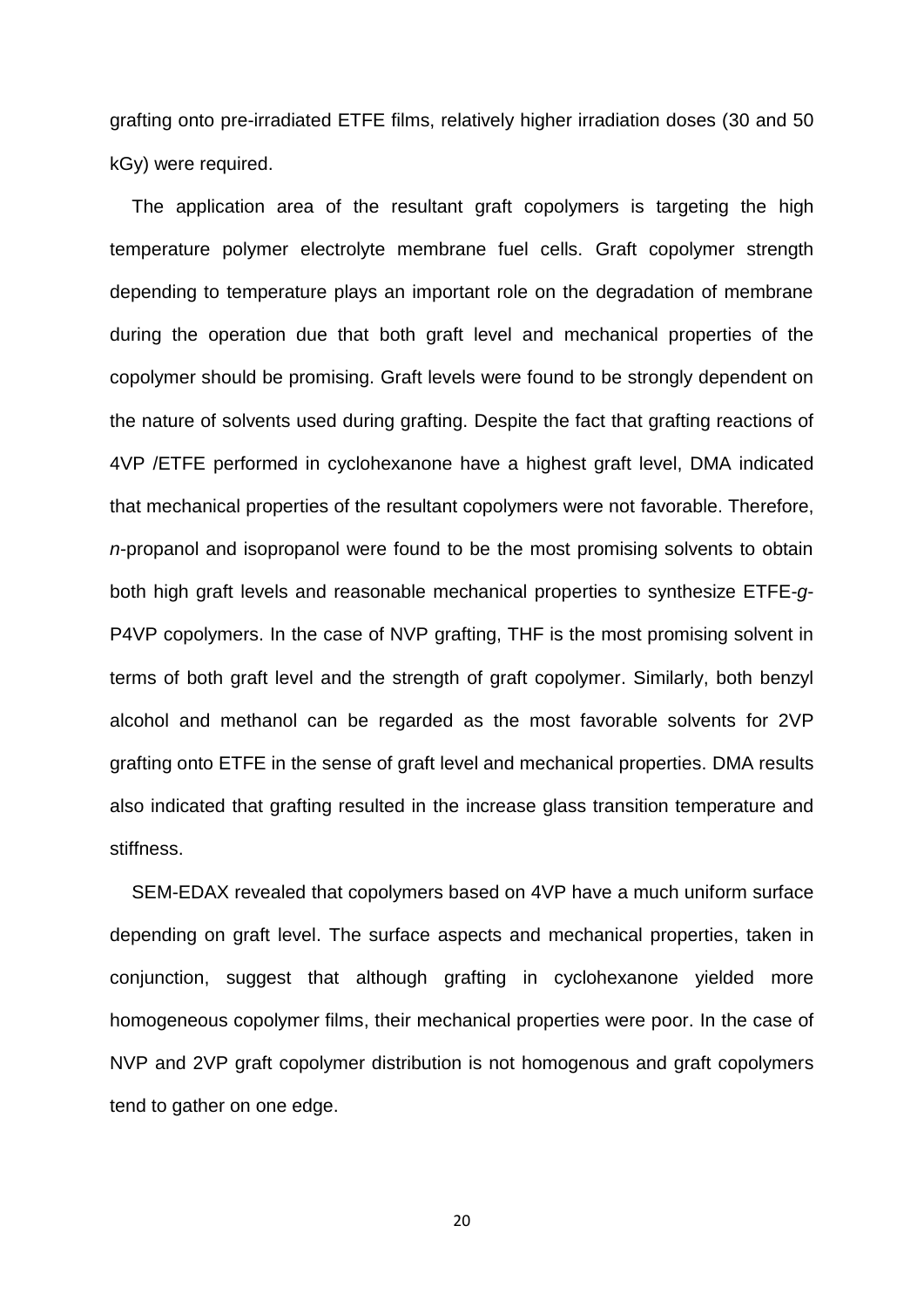As conclusion, the resulting graft copolymers are shown to be promising materials for proton exchange membranes. The preparation of membranes by subsequent doping of the promising copolymers described here with phosphoric acid, and characterization of the resultant membranes for high temperature fuel cells are being currently investigated in our group.

## **Acknowledgement**

*This work was financially supported by the The Scientific and Technological Research Council of Turkey (TUBITAK) which is gratefully acknowledged*.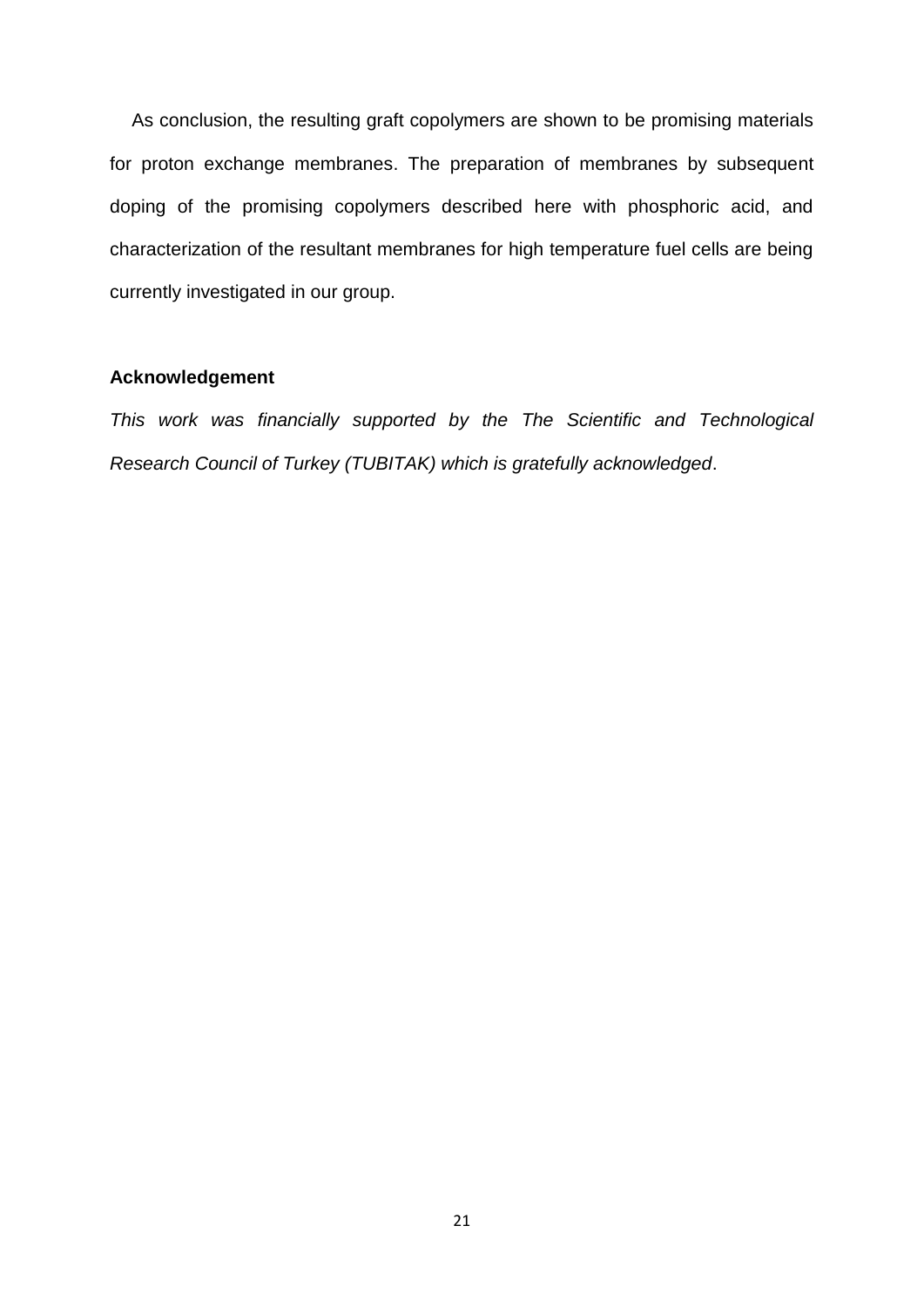#### **References**

- 1. Gürsel, S. A.; Gubler, L.; Gupta, B.; Scherer, G. G. Advances in Polymer Science. Fuel Cells I; 215; Springer: Berlin, 2008.
- 2. Gubler, L.; Gürsel, S. A.; Scherer, G. G. Fuel Cells 2005, 5, 317.
- 3. Gubler, L.; Prost, N.; Gürsel, S. A.; Scherer, G. G. Solid State Ionics 2005, 176, 2849.
- 4. Gürsel, S. A.; Yang, Z.; Choudhury, B.; Roelofs, M. G.; Scherer, G. G. J Electrochem Soc 2006, 53, A1964.
- 5. Gubler, L.; Ben youcef, H.; Gürsel, S. A.; H.; Wokaun, A.; Scherer, G. G. J Electrochem Soc 2008, 155, B921.
- 6. Schmidt, C.; Schmidt-Naake, G. Macromol Mater Eng 2007, 292, 1164.
- 7. Brack, H. P.; Bührer, H. G.; Bonorand, L.; Scherer, G. G. J Mater Chem 2000, 10, 1795.
- 8. Chapiro, A.; Radiation Chemistry of Polymeric Systems; Wiley-Interscience: New York, 1962.
- 9. Rabie, A. M.; Aly, M. I.; Hegazy, E. S. A.; El-Awady, N. I. Polymer J 1979, 11, 359.
- 10. Hegazy, E. S. A.; Dessouki, A. M.; El-Dessouky, M. M.; El-Sawy, N. M. Radiat Phys Chem 1985, 26, 143.
- 11. Yang, J .; Hsiue, G. H. J Appl Polym Sci 1990, 39, 1475.
- 12. Rath, S. K.; Palai, A.; Rao, S.; Chandrasekhar, L.; Patri, M. J Appl Polym Sci 2008, 108, 4065.
- 13. Hegazy, E. S. A. J Polym Sci Polym Chem Ed 1984, 22, 493.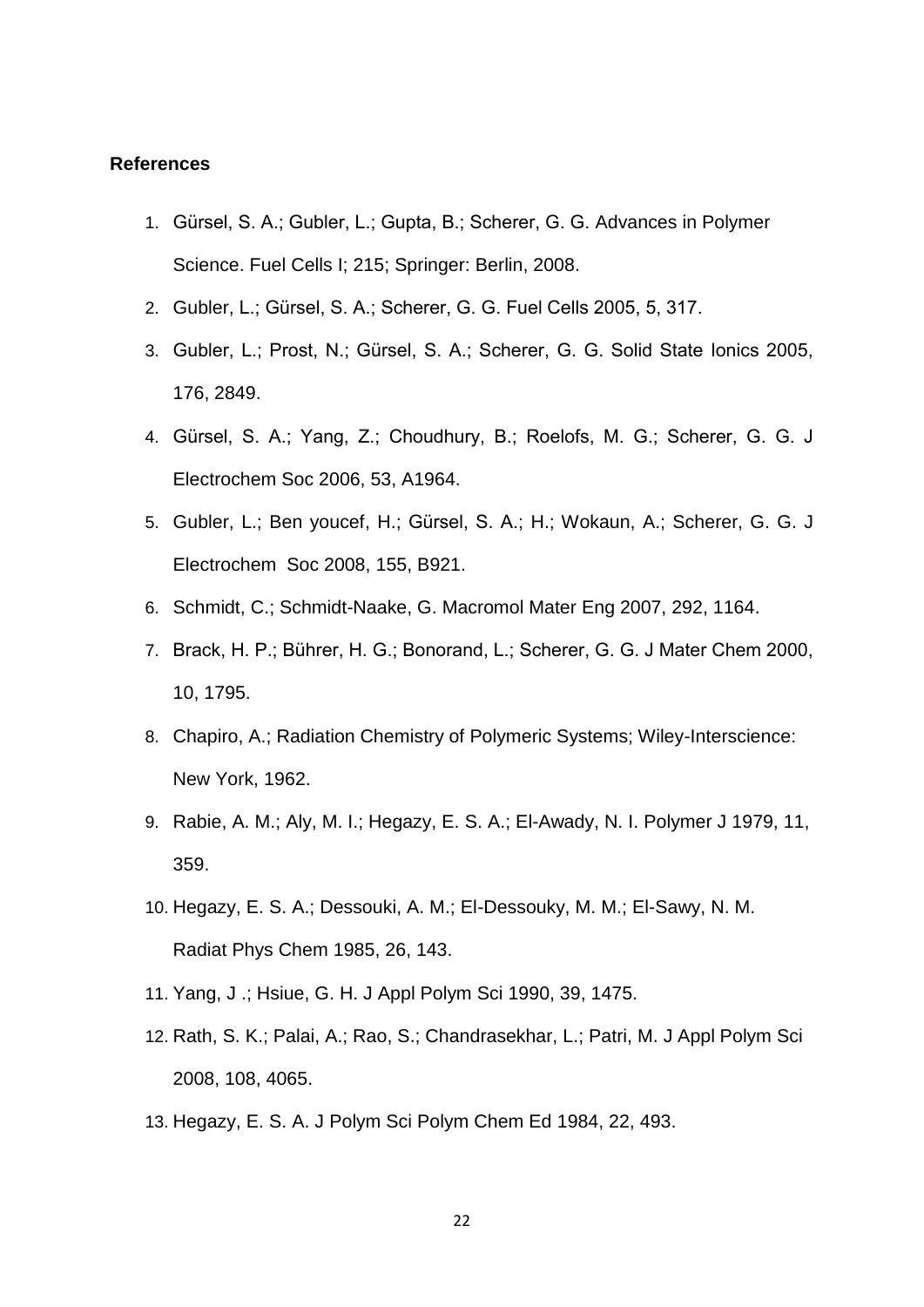- 14. Hegazy, E. A.; Mokhtar, S. M; Osman M. B. S.; Mostafa, A.E.B. Radiat Phys Chem 1990, 36, 365.
- 15. Hegazy, E. S. A.; Osman M. B. S.; Mokhtar, S. M.; Mostafa, A. E. B. Polymer 1992, 33, 4230.
- 16. Dessouki, A. M.; Taher, N. H.; El-Arnaouty, M. B. Polym Int 1999, 48, 92.
- 17. Al Sagheer, F. A.; El-Sawy, N. M. J Appl Polym Sci 2000, 76, 282.
- 18. Kaur, I.; Kumar, S.; Misra, B. N., Chauhan, G. S. Mater Sci Eng 1999, A 270, 137.
- 19. Kaur, I.; Kumar, S.; Chauhan, G. S.; Misra, B. N. J Appl Polym Sci 1999, 73, 2959.
- 20. Walsby, N.; Paronen, M.; Juhanoja, J.; Sundholm, F. J Polym Sci Part A Polym Chem 2000, 38, 1512.
- 21. Nasef, M. M. Polym Int 2001, 50, 338.
- 22. Kang, K.; Kang, P. H.; Nho, Y. C. J Appl Polym Sci 2006, 99, 1415.
- 23. Kimura, Y.; Asano M.; Chen, J.; Maekawa, Y.; Katakai, R.; Yoshida, M. Radiat Phys Chem 2008, 77, 864.
- 24. Bozzi, A.; Chapiro, A.; Radiat Phys Chem 1988, 32,193.
- 25. Brandrup, J.; Immergut, E. H. (eds). Polymer Handbook; Wiley Interscience Publications: New York, 1989.
- 26. Howard, G. L.; Lai, S. H.; J Polym Sci Polym Chem Ed 1979, 17, 378
- 27. Gürsel, S. A.; Ben youcef, H.; Wokaun, A.; Scherer, G. G. Nucl Instr and Meth in Phys Res B 2007, 265, 198
- 28. Rudin A, The Elements of Polymer Science and Engineering; Academic Press: New York, 1982.